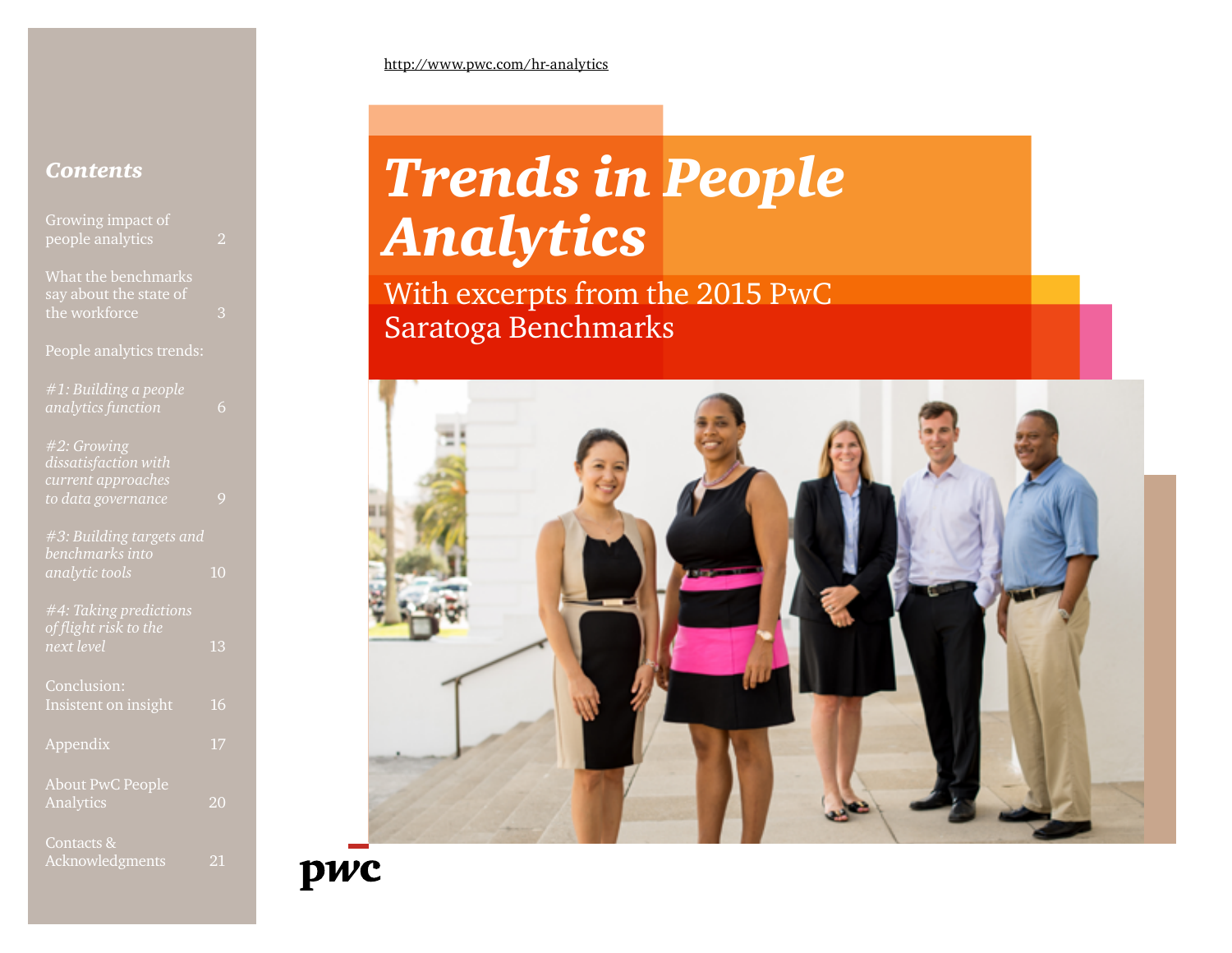<span id="page-1-0"></span>

| Growing impact of<br>people analytics                                                      | $\overline{2}$ |  |
|--------------------------------------------------------------------------------------------|----------------|--|
| What the benchmarks<br>say about the state of<br>the workforce<br>People analytics trends: | 3              |  |
| #1: Building a people<br>analytics function                                                | 6              |  |
| #2: Growing<br>dissatisfaction with<br>current approaches<br>to data governance            | 9              |  |
| #3: Building targets and<br>benchmarks into<br>analytic tools                              | 10             |  |
| #4: Taking predictions<br>of flight risk to the<br>next level                              | 13             |  |
| Conclusion:<br>Insistent on insight                                                        | 16             |  |
| Appendix                                                                                   | 17             |  |
| <b>About PwC People</b><br>Analytics                                                       | 20             |  |
| Contacts &<br>Acknowledgments                                                              | $^{21}$        |  |

# *Growing impact of people analytics*

Talent is top of mind to senior executives, and that is more evident than ever today. For the first time in eight years, results from PwC's Annual CEO Survey show that 34% of US CEOs are "extremely concerned" about the availability of key skills.<sup>1</sup> They are right to be concerned—talent drives the top line. It drives the achievement of business strategy. It creates innovation, controls cost, and drives change. And, according to PwC Saratoga US Human Capital Effectiveness benchmarks, issues related to talent should be a high priority for CEOs.

Executives are increasingly pressuring HR to produce evidence-based insight on critical talent to develop solutions: Do we have the right talent mix to achieve our business objectives? How engaged are our top performers in aligning to the new business strategy? Can we do more to predict who are going to be the right leaders of the future and what experiences we should give them? Can we identify potential talent flight risks in our most important roles?

People analytics is a new domain for most HR departments. A new function is being born as companies look to better drive the return on their investments in people. The old approaches of "gut feel," and "doing what everybody else is doing" are not sufficient anymore. We believe in making decisions based on evidence, not hunches.

This reports highlights our recently published PwC Saratoga benchmarks, and from those, several improvement opportunities leaders may examine related to their people. In last year's summary, we provided several trends in people analytics, which we still see as relevant solutions to today's workforce issues. However, there are a number of new people analytics trends we outline in this report.

*With 34% of US CEOs "extremely concerned" about the availability of key skills,1 the need for hard data on people is greater than ever before.*

[1 PwC's 18th Annual CEO Survey](http://www.pwc.com/gx/en/ceo-survey/2015/)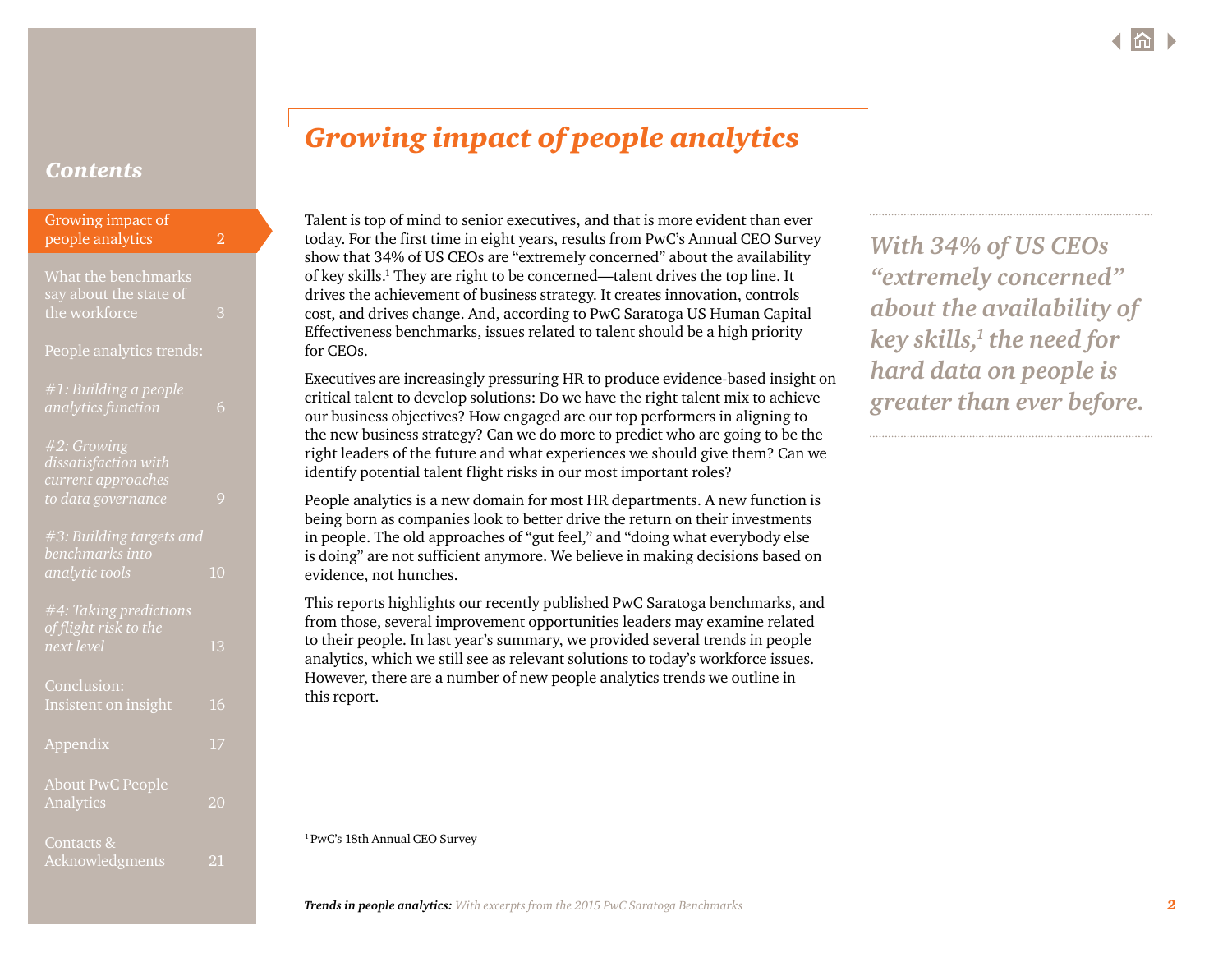<span id="page-2-0"></span>

| Growing impact of<br>people analytics |  |
|---------------------------------------|--|
| What the benchmarks                   |  |

say about the state of the workforce 3

### People analytics trends:

| #1: Building a people    |    |
|--------------------------|----|
| analytics function       | 6  |
|                          |    |
| #2: Growing              |    |
| dissatisfaction with     |    |
| current approaches       |    |
| to data governance       | 9  |
|                          |    |
| #3: Building targets and |    |
| benchmarks into          |    |
| analytic tools           | 10 |
|                          |    |
| #4: Taking predictions   |    |
| of flight risk to the    |    |
| next level               | 13 |
|                          |    |
| Conclusion:              |    |
| Insistent on insight     | 16 |
|                          |    |
| Appendix                 | 17 |
|                          |    |
| <b>About PwC People</b>  |    |
| Analytics                | 20 |
|                          |    |
| Contacts &               |    |
| Acknowledgments          | 21 |

# *What the benchmarks say about the state of the workforce*

The recently released PwC Saratoga Human Capital Effectiveness benchmarks represent 2014 calendar year data from the US entities of 435 participating organizations covering a range of industries, company sizes, and revenue. All results shown reflect median benchmark values across participating organizations.

## **Return on workforce investment is declining**

A critical measure of workforce productivity, Labor Cost Revenue Percent, rose from 28.2% to 29.9%, indicating a decline in return on workforce investment. Though productivity has remained high in post-recession years, it is leveling off after several years of consistent increases; the decline in Labor Cost Revenue Percent<sup>2</sup> was primarily driven by a decrease in Revenue per Full-Time Equivalent (FTE) (from \$404,058 to \$370,552). Despite a drop in Labor Cost per FTE (from \$102,294 to \$98,988), companies earned less revenue on their investment. Organizations may be hesitant to continue to invest in talent the way they were as the economy bounced back several years prior; however, this lack of investment may cause productivity to decline over the long term.



2 PwC defines Labor Costs as the sum of compensation cost and benefits cost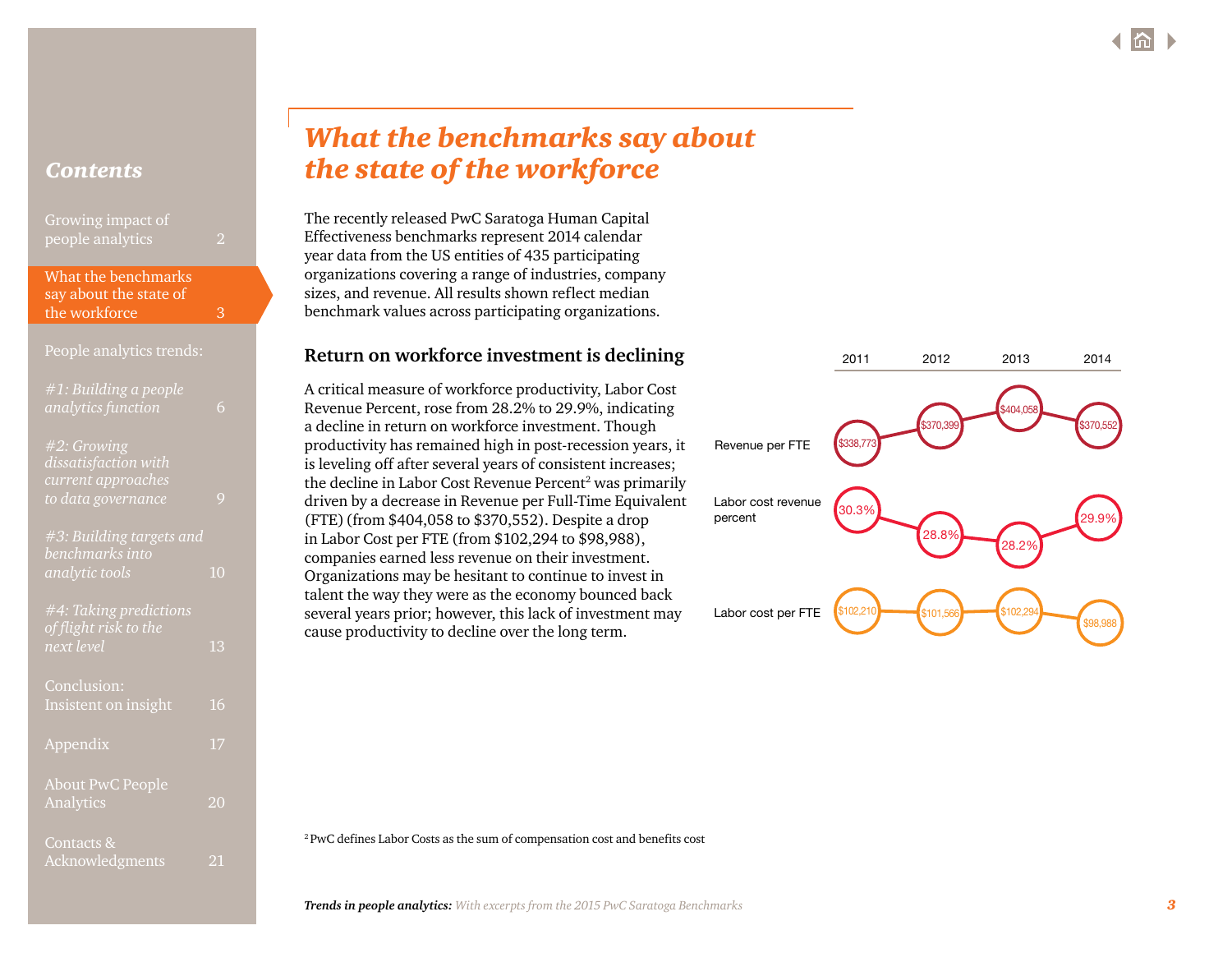| Growing impact of |  |
|-------------------|--|
| people analytics  |  |

### [What the benchmarks](#page-2-0)  [say about the state of](#page-2-0)  [the workforce](#page-2-0) 3

| People alialytics trelius.                                                      |                |
|---------------------------------------------------------------------------------|----------------|
| #1: Building a people<br><i>analytics function</i>                              | 6              |
| #2: Growing<br>dissatisfaction with<br>current approaches<br>to data governance | 9              |
| #3: Building targets and<br>benchmarks into<br>analytic tools                   | 1 <sub>0</sub> |
| #4: Taking predictions<br>of flight risk to the<br>next level                   | 13             |
| Conclusion:<br>Insistent on insight                                             | 16             |
| Appendix                                                                        | 17             |
| <b>About PwC People</b><br>Analytics                                            | 20             |
| Contacts &<br>Acknowledgments                                                   | 21             |

# **High performer turnover trend continues**

Turnover decreased in 2014—however, the proportion of high performers leaving remains concerning. With overall Voluntary Separation Rate dropping from 8.8% to 8.7%, and High Performer Separation Rate<sup>3</sup> dropping from 6.0% to 5.9%, the gap between the two remains quite narrow. High performers, despite being among the most valuable employees, are not being driven to stay with their organizations.

# **High potential promotions slip**

Similar to high performers, high potentials are also showing concerning career trends. High Potential Promotion Rate4 decreased from 19.6% to 18.3%, while overall Promotion Rate increased from 8.6% to 9.0%. This is the smallest differential between the two in several years, indicating that high potential promotion readiness may be an area of needed focus for leadership development programs today.



<sup>3</sup> PwC defines high performers as employees with performance ratings in the top 20% of the organization

4 PwC defines high potentials as individual contributors or management level employees identified by the organization as having leadership potential and are in line to move into a more senior role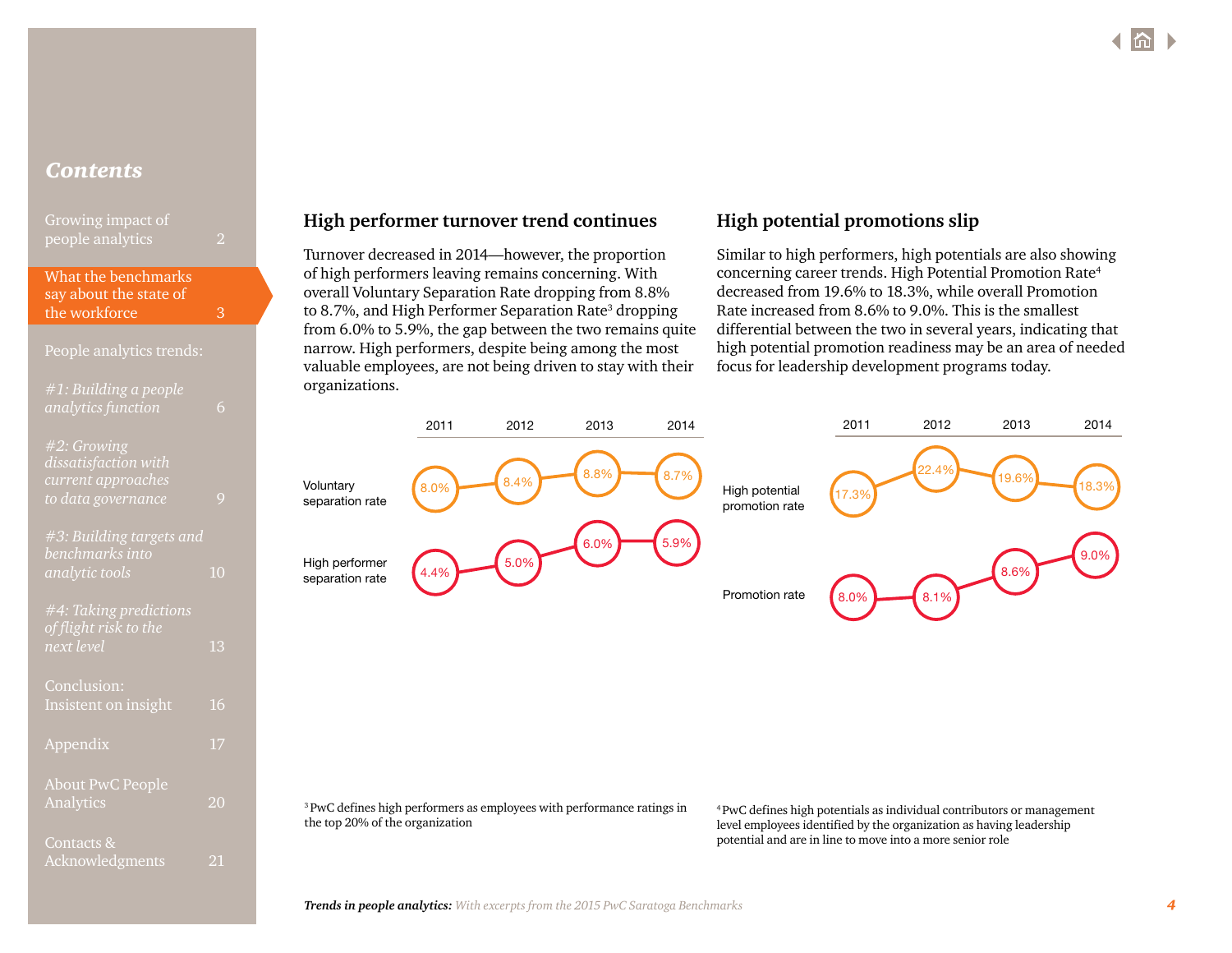[What the benchmarks](#page-2-0)  [say about the state of](#page-2-0)  [the workforce](#page-2-0) 3

### People analytics trends:

| #1: Building a people<br>analytics functi <u>on</u>                             | 6            |
|---------------------------------------------------------------------------------|--------------|
| #2: Growing<br>dissatisfaction with<br>current approaches<br>to data governance | $\mathsf{Q}$ |
| #3: Building targets and<br>benchmarks into<br>analytic tools                   | 10           |
| #4: Taking predictions<br>of flight risk to the<br>next level                   | 13           |
| Conclusion:<br>Insistent on insight                                             | 16           |
| Appendix                                                                        | 17           |
| <b>About PwC People</b><br>Analytics                                            | 20           |
| Contacts &<br>Acknowledgments                                                   | 21           |

## **Diversity stalls**

to deliver.

HR costs per employee

**Ethnically** diverse executive headcount percent

Female executive headcount percent

Headcount of diverse leaders is also declining somewhat after showing progress for several years. Ethnically Diverse Executive Headcount Percent decreased from 11.6% to 10.7%, and Female Executive Headcount Percent declined from 26.7% to 25.7%. As diversity programs gain more attention, a lack of progress tends to call into question the effectiveness of efforts in this area.

2011 2012 2013 2014

For leaders, these results raise the question, "How do we improve?" The rise of people analytics and an abundance of data provides the opportunity to analyze root causes for critical human capital issues through programs such as employee surveys, predictive modeling, and advanced workforce data analysis.

# **Trends in people analytics**

To execute on those programs more effectively, we are seeing the following trends commonly appear in this area:

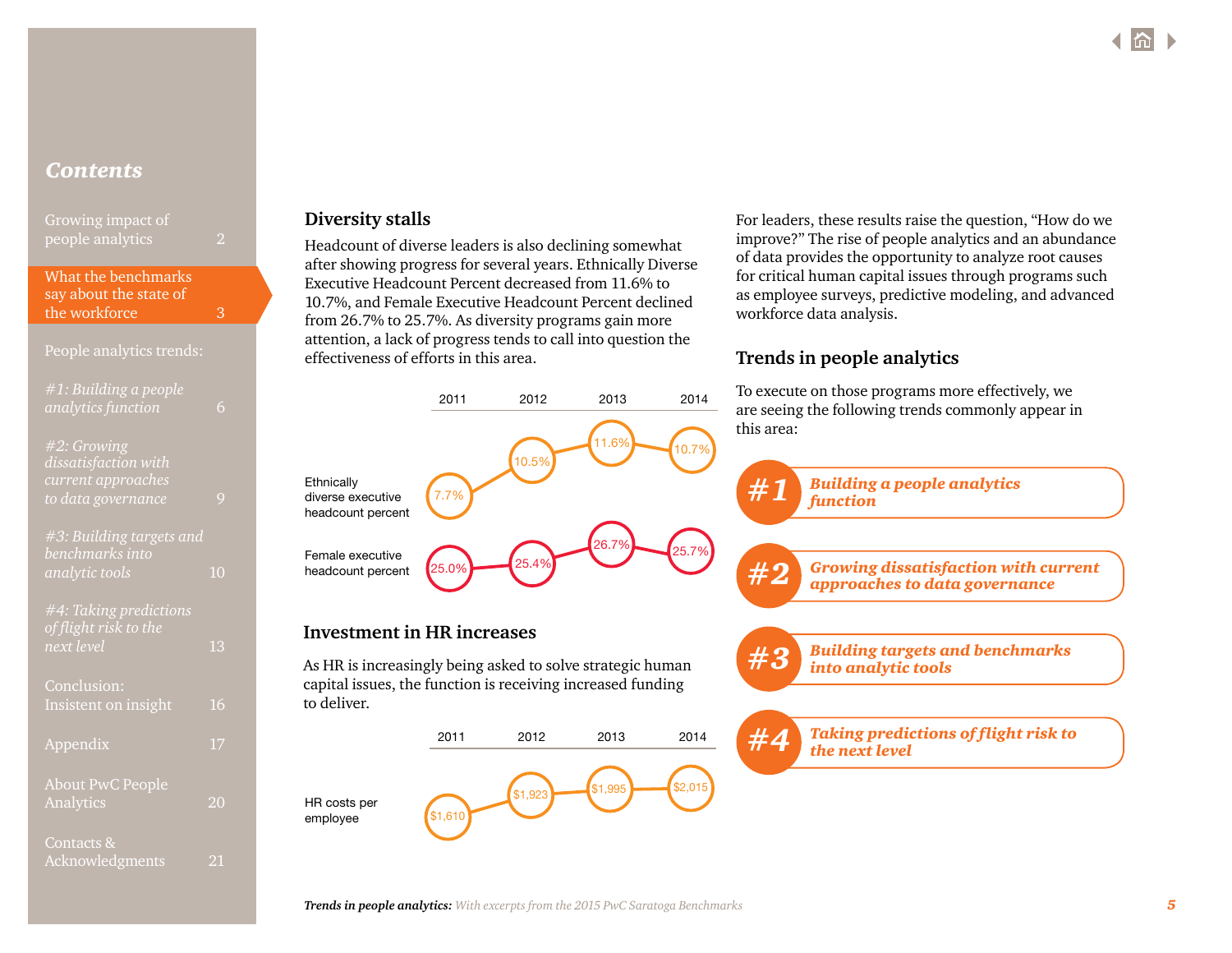<span id="page-5-0"></span>

| Growing impact of |  |
|-------------------|--|
| people analytics  |  |

[What the benchmarks](#page-2-0)  [say about the state of](#page-2-0)  [the workforce](#page-2-0) 3

People analytics trends:

|                    | #1: Building a people |   |
|--------------------|-----------------------|---|
| analytics function |                       | 6 |

| #2: Growing              |    |
|--------------------------|----|
| dissatisfaction with     |    |
| current approaches       |    |
| to data governance       |    |
|                          |    |
| #3: Building targets and |    |
| benchmarks into          |    |
| analytic tools           | 10 |
|                          |    |
| #4: Taking predictions   |    |
| of flight risk to the    |    |
| <u>next level</u>        | 13 |
|                          |    |
| Conclusion:              |    |
| Insistent on insight     | 16 |
|                          |    |
| Appendix                 |    |
|                          |    |
|                          |    |

# [About PwC People](#page-19-0)  [Analytics](#page-19-0) 20 [Contacts &](#page-20-0)

[Acknowledgments](#page-20-0) 21

# *People analytics Trend 1: Building a people analytics function*

Organizations are quickly recognizing that they need a dedicated people analytics function in order to produce insights from the complex data that is gathered across the employee lifecycle.

# **Investment in people analytics is on the rise**

In a recent pulse survey, a stunning 86% of PwC Saratoga participants reported that creating or maturing their people analytics function is a strategic priority for the next one-to-three years. And nearly onehalf (46%) of those organizations already have a dedicated people analytics function.

Today, the median organization in our database has one individual focused on people analytics per 3,567 employees. Not one participant expected to see a decline in the resources dedicated to people analytics over the next three years. In fact, every one of our participants said they expect the number of resources to increase or at least remain consistent with today's levels.

# **Data integration and insight are primary objectives**

Many organizations recognize that the reason they need a standing function is the level of effort involved in successfully driving the production, distribution, and adoption of analysis, reports, and insight.

When asked about the biggest barriers to successfully producing workforce reports and analytics, the top response was the presence of "multiple unintegrated sources" of people and organizational data, all of which needs to be synthesized to support meaningful analysis. More than one-half (69%) of participants cited this challenge as a top barrier to a successful program. Another major concern was the extent of "manual processes" required to produce reports and analytics, with more than one-half (56%) citing this issue.



Participants reported that creating or maturing their people analytics function is a strategic priority

Already have a dedicated people analytics function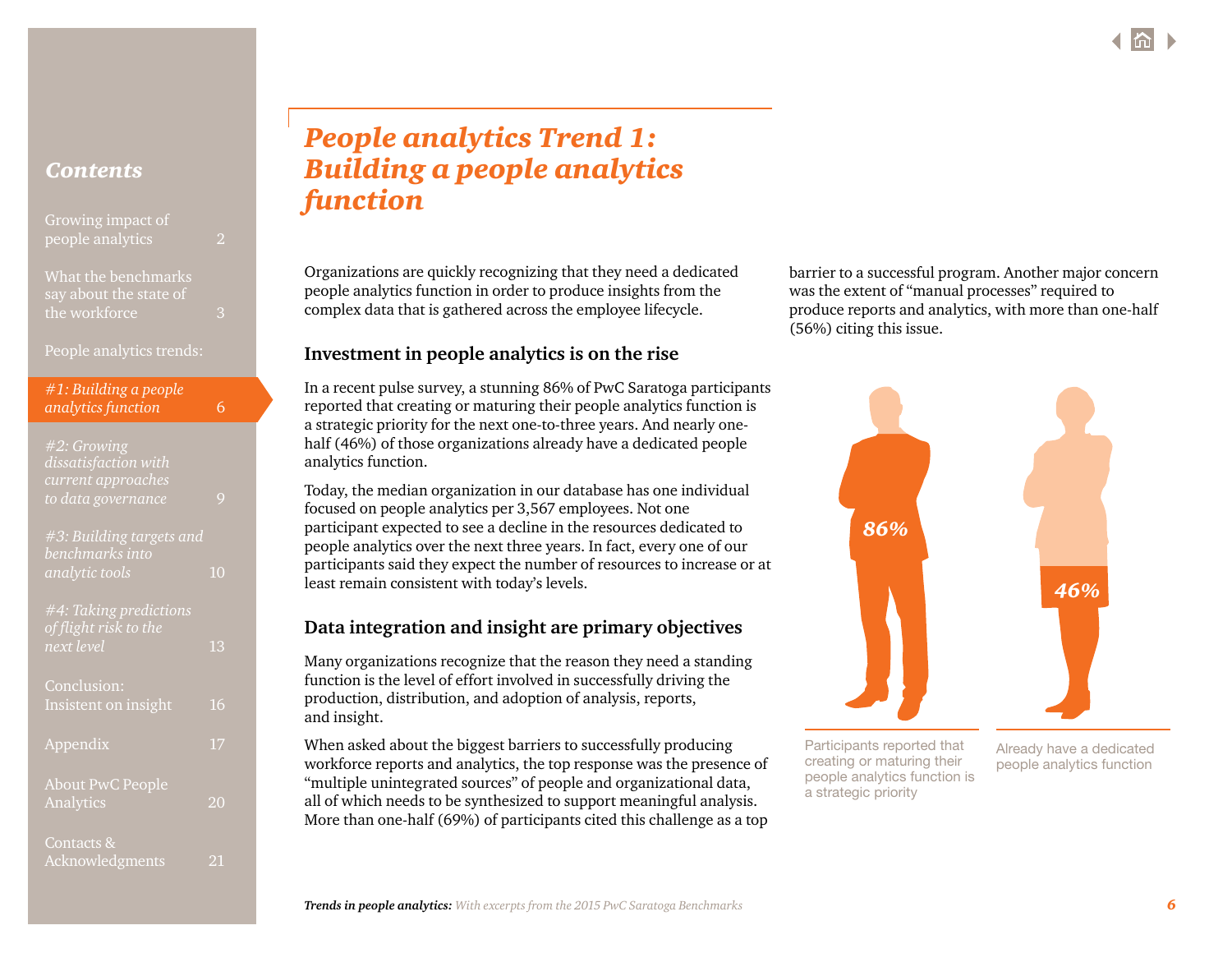| Growing impact of |  |
|-------------------|--|
| people analytics  |  |
|                   |  |

[What the benchmarks](#page-2-0)  [say about the state of](#page-2-0)  [the workforce](#page-2-0) 3

People analytics trends:

| #1: Building a people |   |
|-----------------------|---|
| analytics function    | 6 |

| #2: Growing<br>dissatisfaction with<br>current approaches<br>to data governance | 9  |
|---------------------------------------------------------------------------------|----|
| #3: Building targets and<br>benchmarks into<br>analytic tools                   | 10 |
| #4: Taking predictions<br>of flight risk to the<br>next level                   | 13 |
| Conclusion:<br>Insistent on insight                                             | 16 |
| Appendix                                                                        | 17 |
| <b>About PwC People</b><br>Analytics                                            | 20 |
| Contacts &<br>Acknowledgments                                                   | 21 |

# **Contents Read The solution: Too much for technology tools alone** But building a sustainable people analytics capability

Many analytic technology solutions are emerging in the market to address these concerns, and the interest from participating organizations has been significant. Organizations across industries are investing in or creating the business case for building or buying a technology solution to join siloed data sources and automate processes. Based on PwC's 2014 HR Technology Survey,<sup>5</sup> 56% of organizations have a formal HR Technology roadmap/strategy, and 25% plan to move their HR analytic technology to the cloud over the next one-to-three years.

**People Analytics Journey at a Glance**

requires more than a technology tool, whether an organization wants to achieve foundational success or become more advanced, or even leading edge. We find that developing people analytics is a journey for most organizations; the stages are depicted in the graphic below.

Only a full strategy and adoption plan will enable sustainable impact and long-term success. Without the right functional roadmap, data processes, programs, operating model, training, and change management in place, organizations will fail to realize the full return on their technology investment.



*Maturity of Programs, People, Technology and Data*

[5 PwC's 2014 HR Technology Survey: Moving HR to the Cloud?](http://www.pwc.com/en_US/us/increasing-it-effectiveness/publications/assets/moving-hr-to-the-cloud.pdf) Navigate key barriers to boost success

*Trends in people analytics: With excerpts from the 2015 PwC Saratoga Benchmarks 7*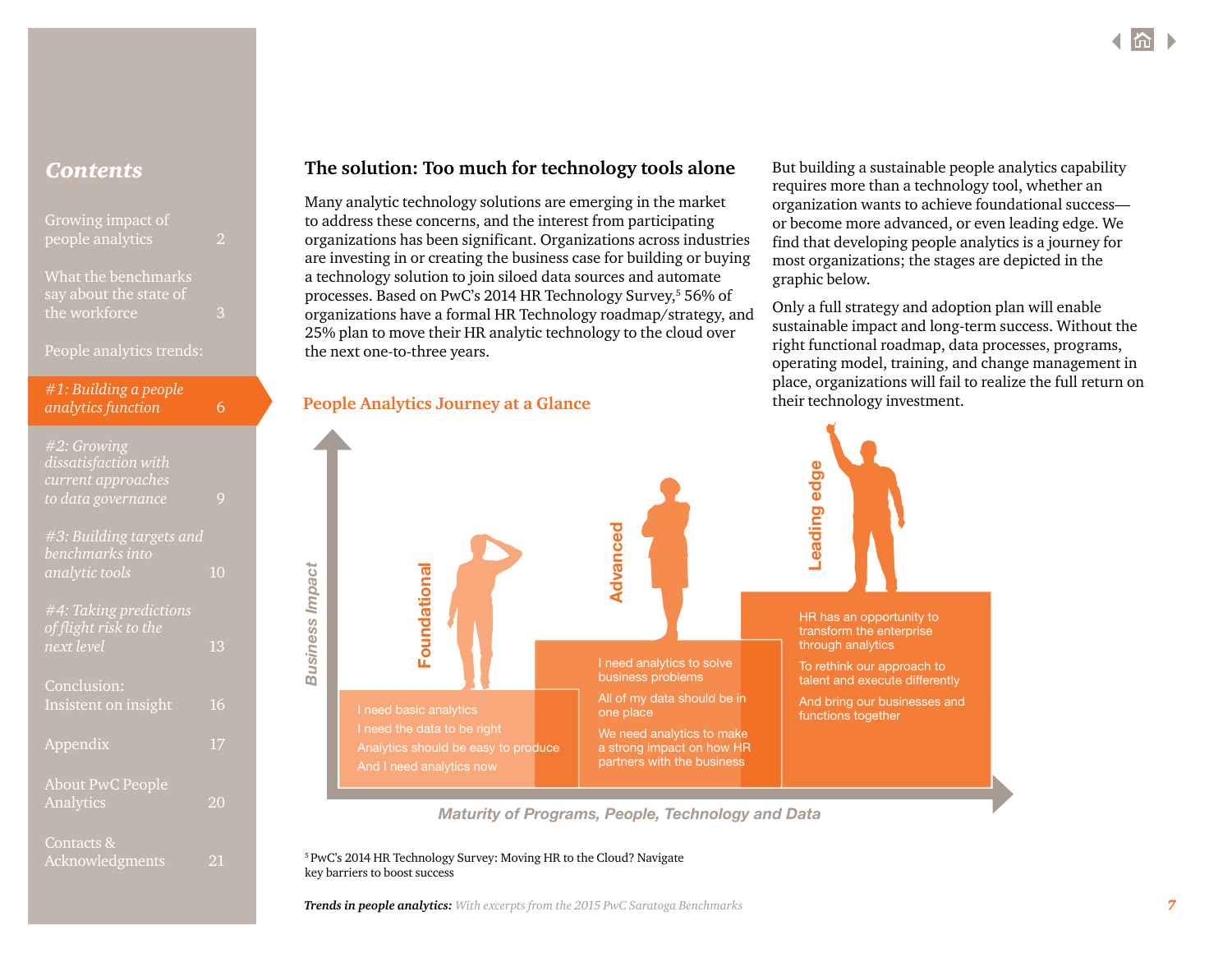[Growing impact of](#page-1-0) 

[What the benchmarks](#page-2-0)  [say about the state of](#page-2-0)  [the workforce](#page-2-0) 3

People analytics trends:

| #1: Building a people |  |
|-----------------------|--|
| analytics function    |  |

*[#2: Growing](#page-8-0)  [dissatisfaction with](#page-8-0)  [current approaches](#page-8-0)  [to data governance](#page-8-0)* 9 *[#3: Building targets and](#page-9-0)  [benchmarks into](#page-9-0)  [analytic tools](#page-9-0)* 10

*[#4: Taking predictions](#page-12-0)  [of flight risk to the](#page-12-0)  [next level](#page-12-0)* 13

| Conclusion:<br>Insistent on insight  | 16 |
|--------------------------------------|----|
| Appendix                             | 17 |
| <b>About PwC People</b><br>Analytics | 20 |
| Contacts &<br>Acknowledgments        |    |



# *Managing change to create sustainable people analytics*

Creating a people analytics function from scratch is not an overnight task—it takes time to develop programs, implement technology, and hire the right people. Even so, the speed to a full capability might still outpace stakeholders' ability to consume so much new information. While there's often a pent-up demand for reports and analytics, there will still be an effort required to facilitate the adjustment to a new operating model, and incorporate new data into old ways of working.

A few principles of change management to keep in mind while working through the establishment of people analytics:

**• Clearly define and articulate a "case for change"**  – To create full buy-in from the whole suite of executives, a critical first step is to define what decisions are being made with limited or inaccurate data and identify how an enhanced capability will

address these challenges. Laying out the full strategy, as well as the benefits that will be recognized by the business and a methodology for tracking success, will further strengthen that case.

- **• Establish active executive sponsors** While the CEO and other C-suite leaders may crave workforce data, there may be operational leaders stuck in old ways of thinking, where data from HR failed to make an impact. Close attention should be paid to observing if leaders are resisting or not utilizing people analytics in decision making, and if so, understanding why. Strong advocates for change should demonstrate how they use data to drive business decisions in order to help pave the way for others.
- **• Engage the entire organization to embrace analytics** Build compelling communications from leadership that clarifies how analytics will be embedded into work process and decision making, what the leader and staff roles and expectations are, and how non-compliance will be addressed.
- **• Identify and address key changes required to embed people analytics** – In building the new operating model, there will be new roles within and outside the function. This will need to be accompanied by new models of interaction, new skills, and new behaviors. Consider what tools stakeholders will need in order to fully take advantage of people analytics.
- **• Define and roll out 21st century learning** Employ new learning techniques available and think about how gamification or online simulations can be leveraged to help build capability and engage individuals in the usage of data.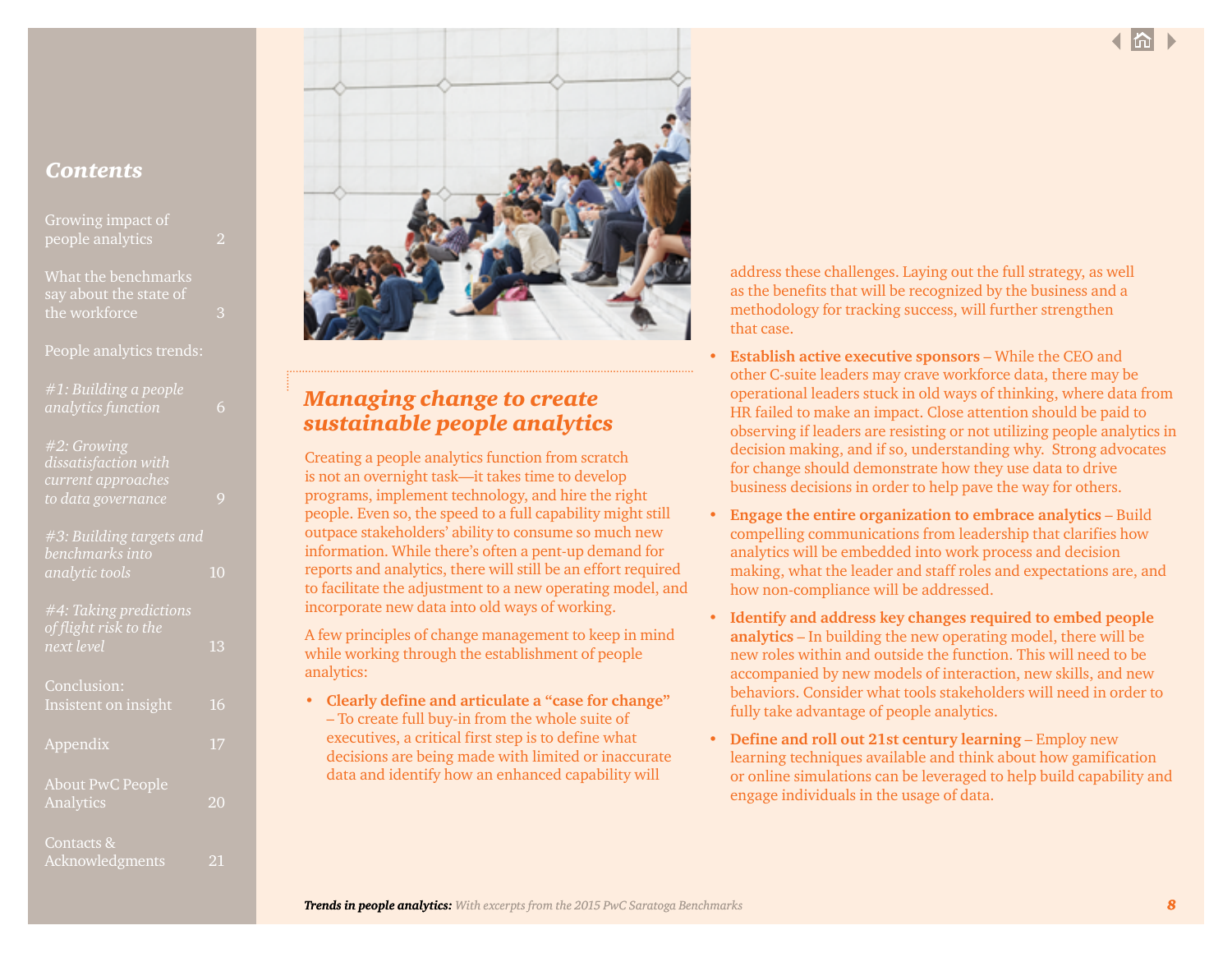<span id="page-8-0"></span>

| Growing impact of |  |
|-------------------|--|
| people analytics  |  |

[What the benchmarks](#page-2-0)  [say about the state of](#page-2-0)  [the workforce](#page-2-0) 3

People analytics trends:

| #1: Building a people |  |
|-----------------------|--|
| analytics function    |  |

| #2: Growing          |   |
|----------------------|---|
| dissatisfaction with |   |
| current approaches   |   |
| to data governance   | 9 |

| #3: Building targets and<br>benchmarks into<br>analytic tools | 10 |
|---------------------------------------------------------------|----|
| #4: Taking predictions<br>of flight risk to the<br>next level | 13 |
| Conclusion:<br>Insistent on insight                           | 16 |
| Appendix                                                      | 17 |
| <b>About PwC People</b><br>Analytics                          | 20 |
| Contacts &                                                    |    |

[Acknowledgments](#page-20-0) 21

# *People analytics Trend 2: Growing dissatisfaction with current approaches to data governance*

# **Consistency counts**

A critical—but sometimes underappreciated—component of building a sustainable people analytics capability is the creation of a data governance approach to address processes for standardization and to develop enterprisewide agreement on definitions, formulas, hierarchies, maintenance, and the like.

Yet the impact of poor data governance becomes visible for those companies without it:

- **• The technology company that can't define who is an engineer** and needs to determine, for example, whether to include individuals who started as engineers but moved to more administrative roles as they progressed in their careers, engingeering managers, and individuals who have an engineering degree but now work in a corporate function.
- **• The professional services firm with no defined manager hierarchy**, and needs to identify to whom an individual reports, be it their project manager, their matrix manager, the person responsible for their cost center, or the person who gives them their performance rating.
- **• The hospital that can't calculate labor costs**, and needs to determine whether to include unscheduled overtime, per diems/PRNs, or traveling nurses.
- **• The organization that doesn't know who came over in the recent acquisition**, and needs to address overlaps and inconsistencies in data, since both still operate from their own legacy systems.

**• The global organization that operates in siloes by business unit**, and needs to find a way to create a regional aggregate view of the organization.

# **No—or very little—satisfaction with governance**

These issues are frequent sticking points for many organizations, serving as significant obstacles that can impede real progress in analytics when left unresolved. Only 6% of 2015 PwC Saratoga benchmarking participants reported being "very satisfied" with the quality of their people data. Nearly one-third (29%) cited poor data quality as a top barrier to successfully producing workforce reports or analytics, and 25% cited a lack of agreement on data definitions.

Participants reported being "very satisfied" with the quality of their people data

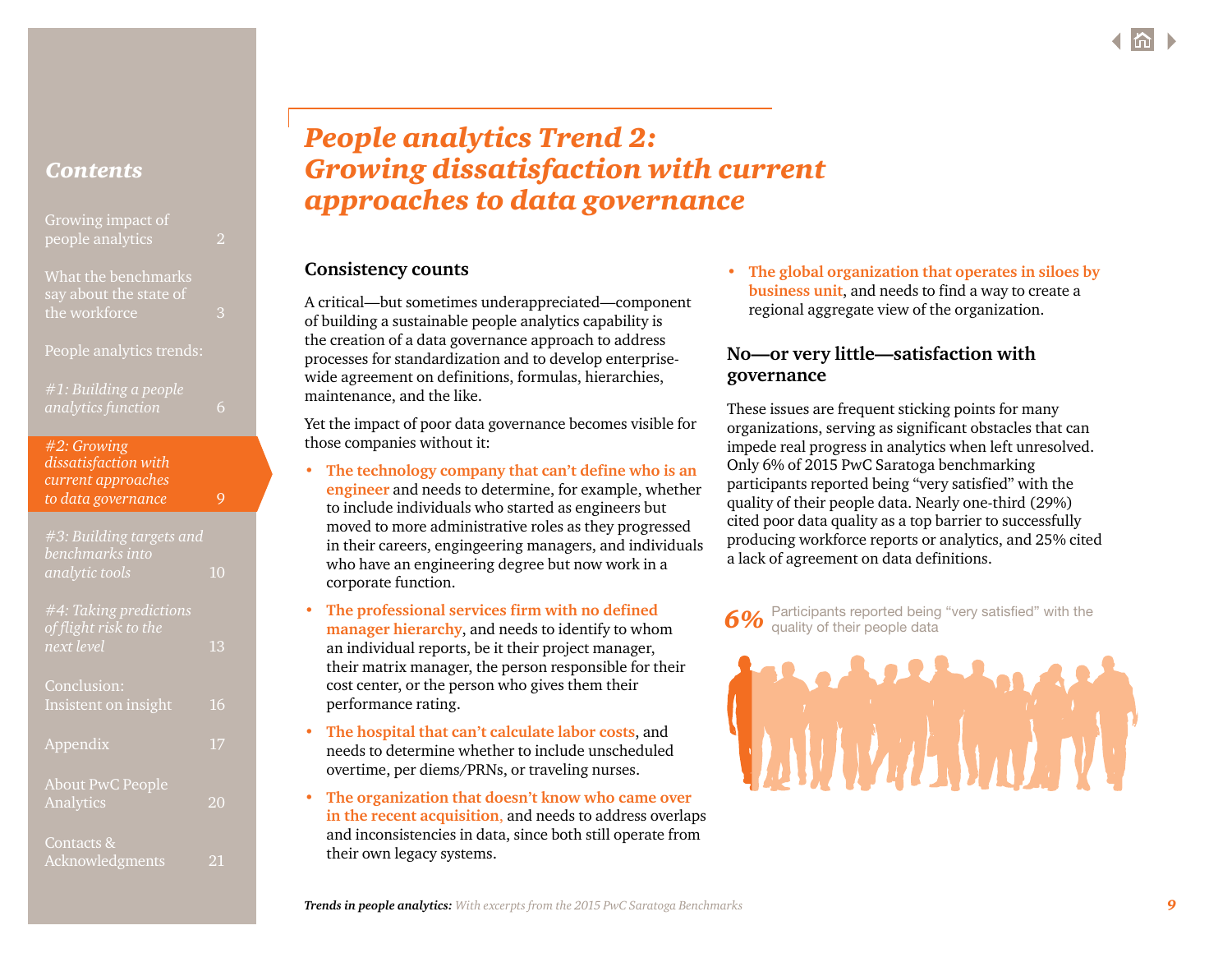<span id="page-9-0"></span>

| Growing impact of<br>people analytics         | $\mathcal{P}$ |
|-----------------------------------------------|---------------|
| What the benchmarks<br>say about the state of |               |

[the workforce](#page-2-0) 3

People analytics trends:

| $#1:$ Building a people |  |
|-------------------------|--|
| analytics function      |  |

*[#2: Growing](#page-8-0)  [dissatisfaction with](#page-8-0)  [current approaches](#page-8-0)  [to data governance](#page-8-0)* 9

*#3: Building targets and benchmarks into analytic tools* 10

| #4: Taking predictions<br>of flight risk to the<br>next level | 13 |
|---------------------------------------------------------------|----|
| Conclusion:<br>Insistent on insight                           | 16 |
| Appendix                                                      | 17 |
| <b>About PwC People</b><br>Analytics                          | 20 |
| Contacts &<br>Acknowledgments                                 | 21 |

# *People analytics Trend 3: Building targets and benchmarks into analytic tools*

# **Creating context**

Organizations are increasingly investing in analytics technologies to integrate and visualize their people data. Once those reports are built, they typically generate a simple question from leaders: "How do we compare?"

Obtaining metric results and having them available at your fingertips is just the first step. It's important to provide context for your data. Benchmarks added to reports and dashboards help set context to enable you to evaluate how a measure stacks up against other organizations in a given sector or region, or next to those similar in headcount or revenue. They can also help the organization establish targets, which can be used to color code reports, making them more easily digestible for leaders looking to determine whether they are "red" or "green" in certain areas.

# **Building the best targets**

Establishing these targets isn't always a simple process, even when benchmarks have been established. Leading organizations are considering their targets with great care. It's important to look at several areas:

- **• Variability within the organization:** How are our top business units or managers performing on these measures? What's attainable within our environment?
- **• Historical trends:** How have our results changed over time? Since last year? Last month? In what direction are we headed?
- **• Business and people strategies:** Is this measure a focus area for us? Is it important to our employee value proposition?
- **• Differences in benchmarks:** Is an industry benchmark the best means of comparison for a given measure? Or is it more sensible to use a regional norm, or a benchmark for organizations similar in size? Should we display the median or the top quartile?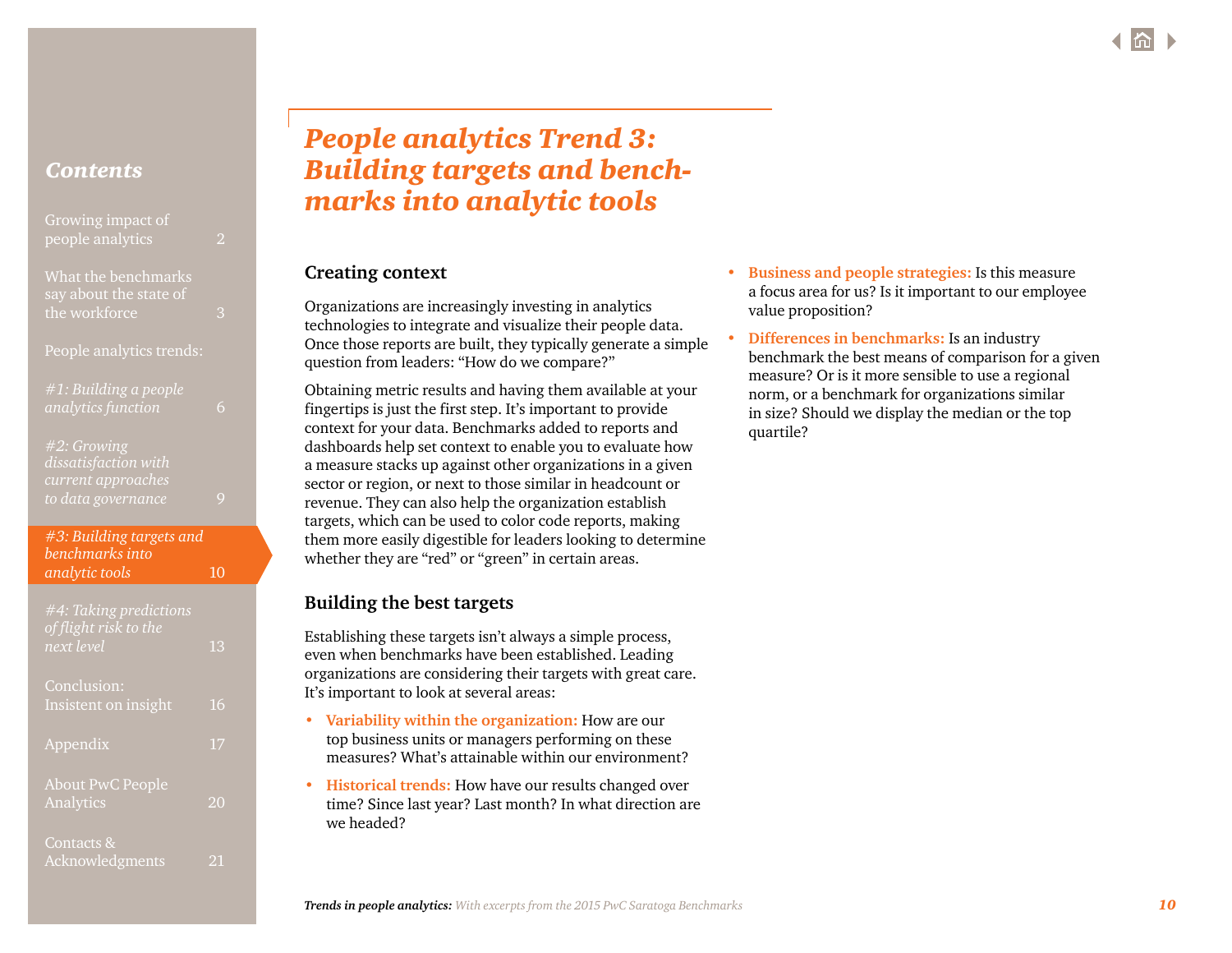| Growing impact of |  |
|-------------------|--|
| people analytics  |  |
|                   |  |

[What the benchmarks](#page-2-0)  [say about the state of](#page-2-0)  [the workforce](#page-2-0) 3

### People analytics trends:

| #1: Building a people |  |  |
|-----------------------|--|--|
| analytics function    |  |  |

### *[#2: Growing](#page-8-0)  [dissatisfaction with](#page-8-0)  [current approaches](#page-8-0)  [to data governance](#page-8-0)* 9

| #3: Building targets and |    |
|--------------------------|----|
| benchmarks into          |    |
| analytic tools           | 10 |
|                          |    |

*[#4: Taking predictions](#page-12-0)  [of flight risk to the](#page-12-0)  [next level](#page-12-0)* 13 [Conclusion:](#page-15-0) [Insistent on insight](#page-15-0) 16

[Appendix](#page-16-0) 17

[Analytics](#page-19-0) 20

[Acknowledgments](#page-20-0) 21

[About PwC People](#page-19-0) 

[Contacts &](#page-20-0) 

# **Defining "goodness"**

The rationale for using peer comparisons to help define what is "good" comes to life just looking at variability in a metric, such as the voluntary separation rate across various industries. We see a range in median voluntary separation rates by sector, with Professional Services (12.9%) and Banking (12.0%) industries being the highest, according to our 2015 PwC Saratoga benchmarks. The Utilities industry is among the lowest at 6.0%. Differences across organizations in different sectors, regions, size bands, etc. make finding the right benchmark critical for attainable target-setting.

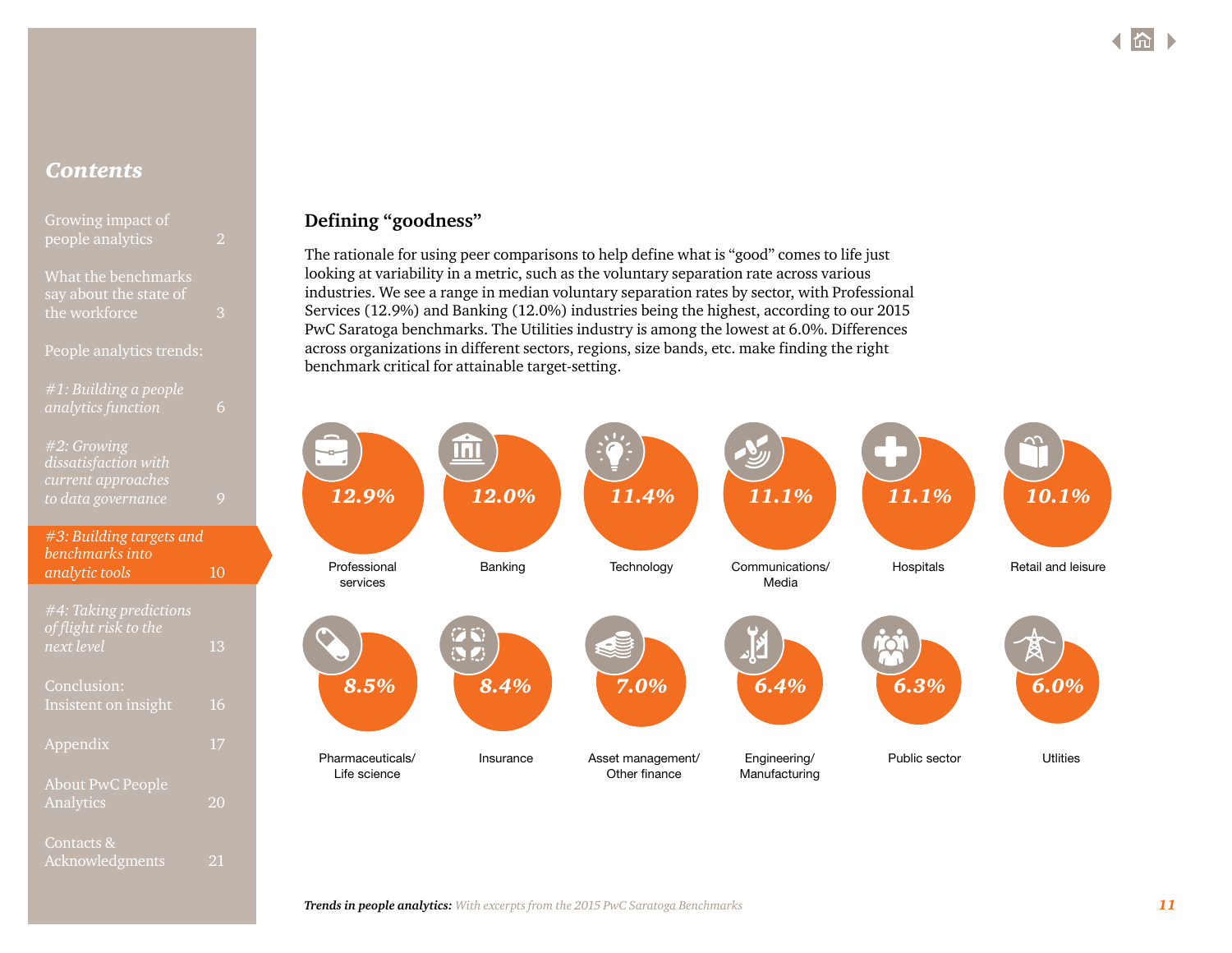| Growing impact of<br>people analytics |  |  |  |
|---------------------------------------|--|--|--|
|                                       |  |  |  |

[What the benchmarks](#page-2-0)  [say about the state of](#page-2-0)  [the workforce](#page-2-0) 3

People analytics trends:

| #1: Building a people |  |
|-----------------------|--|
| analytics function    |  |

# *[#2: Growing](#page-8-0)  [dissatisfaction with](#page-8-0)  [current approaches](#page-8-0)  [to data governance](#page-8-0)* 9

| #3: Building targets and<br>benchmarks into |    |
|---------------------------------------------|----|
| analytic tools                              | 10 |
| #4: Taking predictions                      |    |
| of flight risk to the<br>next level         | 13 |
|                                             |    |
| Conclusion:                                 |    |
| Insistent on insight                        | 16 |
| Appendix                                    | 17 |
| <b>About PwC People</b>                     |    |
| Analytics                                   | 20 |
| Contacts &                                  |    |
| Acknowledgments                             | 21 |



# *Utilizing people analytics in compensation practices*

Compensation, particularly with respect to incentives, remains a hot button HR issue for organizations today. Most organizations have tackled the wave of shareholder, regulatory, and media scrutiny, but remain focused on compensation strategy to appropriately reward and recognize employees in ways that maximize their employee value proposition. As people analytics come to the forefront of HR, insights from data are playing more heavily into those strategic compensation decisions.

*Identifying the "right" compensation programs and mix for the organization* 

The structure of management pay has shifted, with payouts hinging much more heavily on pre-set, explicit, data-based performance standards. Leaders are often using analytics to answer questions like:

• Which corporate, business unit, and individual metrics are most aligned with organization success? Are there absolute cutoffs, or is relative performance considered? How should these be incorporated into incentive programs?

• What is the appropriate payout curve and how sharply should payouts vary based on performance?

*Ensuring that participants understand the value of compensation programs, and creating a clear line-of-sight to influence behaviors*

Despite decreasing labor costs, spend on employee rewards remains high across many industries. In order to maximize their investment, organizations must weigh the economic costs with the value proposition offered to employees, and find the right balance for their workforce. People analytics functions are utilizing advanced analyses of employee survey data as well as predictive models to understand what provides the most "bang for the buck." Leading edge organizations are also conducting conjoint analysis, or "tradeoff" surveys, to understand which incentives are most appealing to employees, versus which are likely be discounted and thus ineffective.

### *But not lose sight of attraction and retention fundamentals*

Companies have struggled to make do with limited merit budgets for many years now. At the same time, they face a remarkably pitched talent battle across many pivotal roles, whether those are hard-to-find skillsets, high-volume jobs, or roles that produce a disproportionate high level of value compared to others. Analyzing people data can help to identify these pivotal roles and high performers in order to ensure their rewards packages are working concertedly to attract and recognize these individuals for long-term success.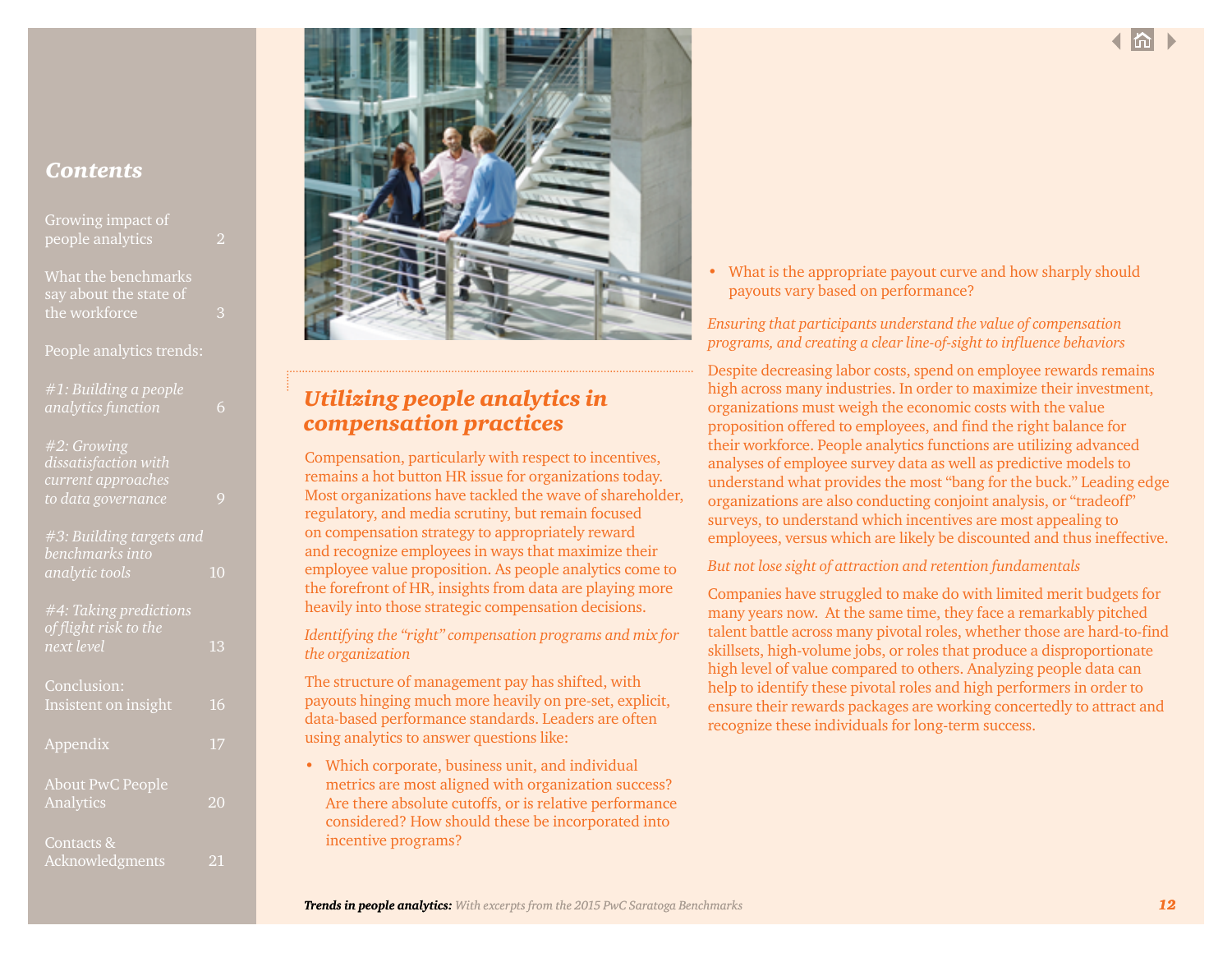<span id="page-12-0"></span>

| Growing impact of<br>people analytics         | 2 |
|-----------------------------------------------|---|
| What the benchmarks<br>say about the state of |   |

[the workforce](#page-2-0) 3

People analytics trends:

| #1: Building a people |  |
|-----------------------|--|
| analytics function    |  |

*[#2: Growing](#page-8-0)  [dissatisfaction with](#page-8-0)  [current approaches](#page-8-0)  [to data governance](#page-8-0)* 9

*[#3: Building targets and](#page-9-0)  [benchmarks into](#page-9-0)  [analytic tools](#page-9-0)* 10

| #4: Taking predictions<br>of flight risk to the |    |
|-------------------------------------------------|----|
| next level                                      | 13 |
| Conclusion:                                     |    |

| -----------------<br>Insistent on insight | 16 |
|-------------------------------------------|----|
| Appendix                                  | 17 |
| <b>About PwC People</b><br>Analytics      | 20 |
| Contacts &<br>Acknowledgments             | 21 |

# *People analytics Trend 4: Taking predictions of flight risk to the next level*

# **Shoring up skill sets**

Getting to "predictive" is the objective of many HR departments as they begin their people analytics journeys. Yet companies that have built such models recognize that it's not the end of the journey, but in fact just the beginning. The question becomes, "What do we do with these results?"

We often see a significant skill gap in business partners' ability to effectively interpret and use data. In fact, among PwC Saratoga participants, about three-quarters use business partners in their HR operating model.6 Yet only 31% of this group said that most of their business partners have the right level of analytical skill to interpret and use outputs of predictive models to address business problems. And only 6% of our survey participants said that all (100%) of their business partners had the right level of analytical skill.





of survey participants said that most of their business partners have the right level of analytical skill



of survey participants said that all (100%) of their business partners had the right level of analytical skill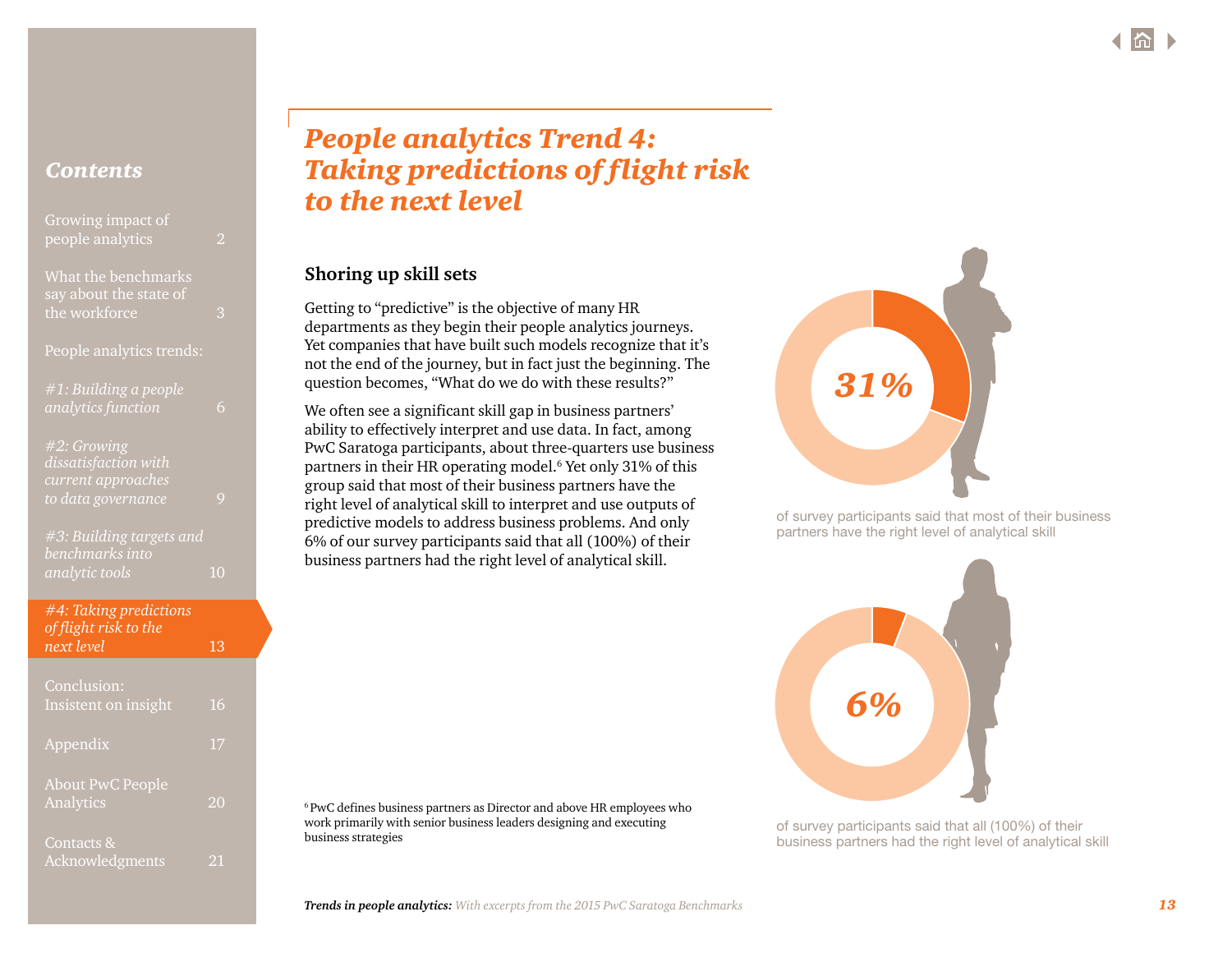| Growing impact of |  |
|-------------------|--|
| people analytics  |  |

### [What the benchmarks](#page-2-0)  [say about the state of](#page-2-0)  [the workforce](#page-2-0) 3

People analytics trends:

| #1: Building a people |  |
|-----------------------|--|
| analytics function    |  |

### *[#2: Growing](#page-8-0)  [dissatisfaction with](#page-8-0)  [current approaches](#page-8-0)  [to data governance](#page-8-0)* 9

*[#3: Building targets and](#page-9-0)  [benchmarks into](#page-9-0)  [analytic tools](#page-9-0)* 10

## *[#4: Taking predictions](#page-12-0)  [of flight risk to the](#page-12-0)  [next level](#page-12-0)* 13

| Conclusion:<br>Insistent on insight  | 16 |
|--------------------------------------|----|
| Appendix                             | 17 |
| <b>About PwC People</b><br>Analytics | 20 |
| Contacts &<br>Acknowledgments        | 21 |

# **Closing the gaps to cross the analytics divide**

To take full advantage of the insight made possible by people analytics, we see leading organizations taking a number of next steps beyond model creation.

- **• Interrogate the results to gain a full understanding:** If high performers within one demographic group are a high flight risk, ask "Why?" Follow-up analysis through means such as focus groups may be necessary to flesh out insights further.
- **• Establish a program to address the root causes:** For example, if manager effectiveness is found to be linked to flight risks, that needs to be addressed through systematic training and coaching enterprise-wide.
- **• Decide whether individualized outreach is appropriate:** Predictive results are often individual employee level data that should be treated with sensitivity. You should have a plan for how and when a manager or HR representative broaches the issue with an individual employee—or, in fact, if this should happen at all.
- **• Communicate to stakeholders:** The data can be complex and needs to be explained in a consumable and action-oriented manner. This communication should be formulated in conjunction with a change management plan to help others understand how these findings will be integrated into day-to-day talent processes.
- **• Integrate the results into existing technologies:** Flight risk scores can be built into existing dashboards and reports in order to track various statistics (like actual turnover) by those flags. Understanding the metric results for high and low risk employees can help to inform retention strategies across the organization.
- **• Refresh the data on an ongoing basis:** The volume of data sometimes requires the establishment of a data warehouse, so that periodic snapshots of all datapoints of interest are adequately captured in a way that makes the data aggregation and analysis a straightforward process. Many analytic tools can further ease the process by linking the predictive model directly to the employee source data, and automatically re-scoring individuals.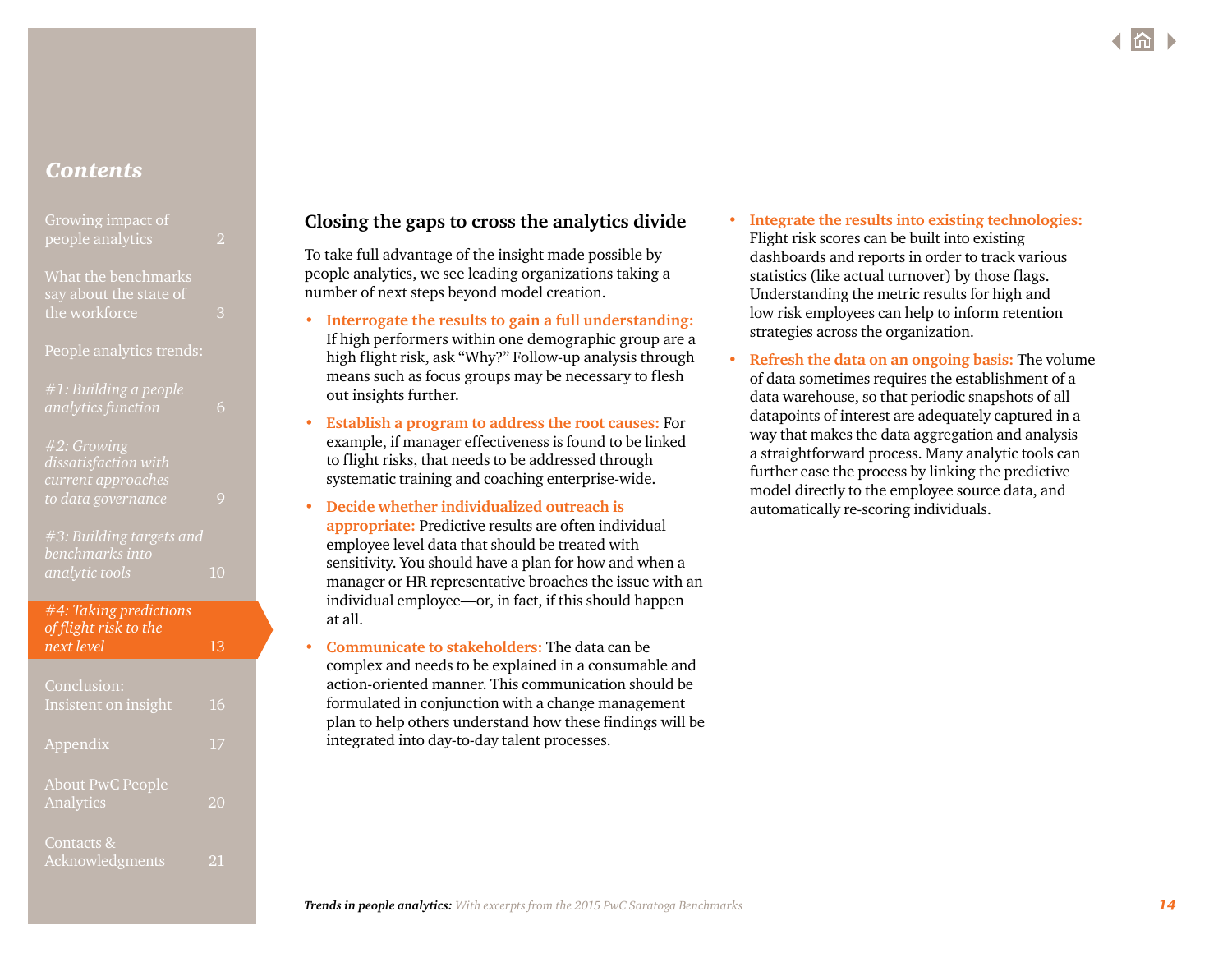| Growing impact of<br>people analytics | יפו |  |
|---------------------------------------|-----|--|
| What the benchmarks                   |     |  |

[say about the state of](#page-2-0)  [the workforce](#page-2-0) 3

People analytics trends:

| $#1:$ Building a people<br>analytics function                                   |  |
|---------------------------------------------------------------------------------|--|
| #2: Growing<br>dissatisfaction with<br>current approaches<br>to data governance |  |
| #3: Building targets and<br>benchmarks into                                     |  |

*[analytic tools](#page-9-0)* 10

| #4: Taking predictions<br>of flight risk to the<br>next level | 13 |
|---------------------------------------------------------------|----|
| Conclusion:<br>Insistent on insight                           | 16 |
| Appendix                                                      | 17 |
| <b>About PwC People</b><br>Analytics                          | 20 |
| Contacts &<br>Acknowledgments                                 | 21 |



# *People analytics trends of the future*

With the advancement of technology tools and analytic techniques in the market, the future of people analytics is bright. There are a variety of trends on the horizon, waiting for organizations to capitalize on their value in the human capital arena. A few examples include:

• **Wearable technologies.** From smartwatches to fitness devices, wearable technologies (or "wearables") are gaining momentum across the globe. As more individuals embrace these gadgets, what if HR could use data from these to boost productivity or monitor employee health? Based on PwC's 6th Annual Digital IQ Survey, 54% of top performing companies will be investing more in sensors in the coming year with the ubiquity of this technology, companies can take advantage in the workforce by embedding into employee badges or other devices. Ideas from leading edge companies include tracking employee locations on a factory floor to gain productivity data in real-time, or gathering fitness application data to track employee wellness metrics. A major barrier will be increasing the comfort level of individuals with sharing this data

with employers, as only 21% of consumers reported being willing to share more personal data with companies, $7$  a figure that could likely be even lower among employees.

- **Gamification.** As companies use game simulations to engage users across the realms of retail, sporting, classrooms, and others, the next frontier will inevitably become the workplace. Some organizations already tout the benefits of gamification in candidate assessments this could be taken a step further with efforts on workforce planning or even employee surveys. Imagine the task of scenario planning with HR and site managers, brainstorming different possibilities of turnover spikes, declines in hiring, retirement waves—but fed through a simulation in game format. Also imagine the multitude of employee surveys that are sent out on an ongoing basis—but now conducted in a way that recognizes individuals with virtual rewards to encourage participation. The space for gamification techniques in the people analytics area is plentiful.
- **Social network analysis.** With an increased focus on adaptability and a connected employee experience, many organizations are creating more permeable boundaries and flattening organizational structures with the aim of creating a more efficient and flexible workplace. As a result, work is increasingly occurring through informal networks of relationships rather than through formal reporting structures or prescribed work processes. Social network analysis—a strategy for understanding complex webs of relationships and connections—allows you to uncover these hidden networks. Understanding the reach of individuals and their connections to others across the organization not only shows the interconnectedness of the company, but can also shed light on the impact of employee engagement, for example. An engaged employee who is central to the network can boost morale and productivity, but similarly, a disengaged employee can be destructive to the work environment. Social network analysis can reveal exactly where positive work—and potential damage—might be done through these key individuals.

[7 PwC's 2015 CEO pulse on personal data](http://www.pwc.com/gx/en/ceo-survey/pulse/personal-data.jhtml)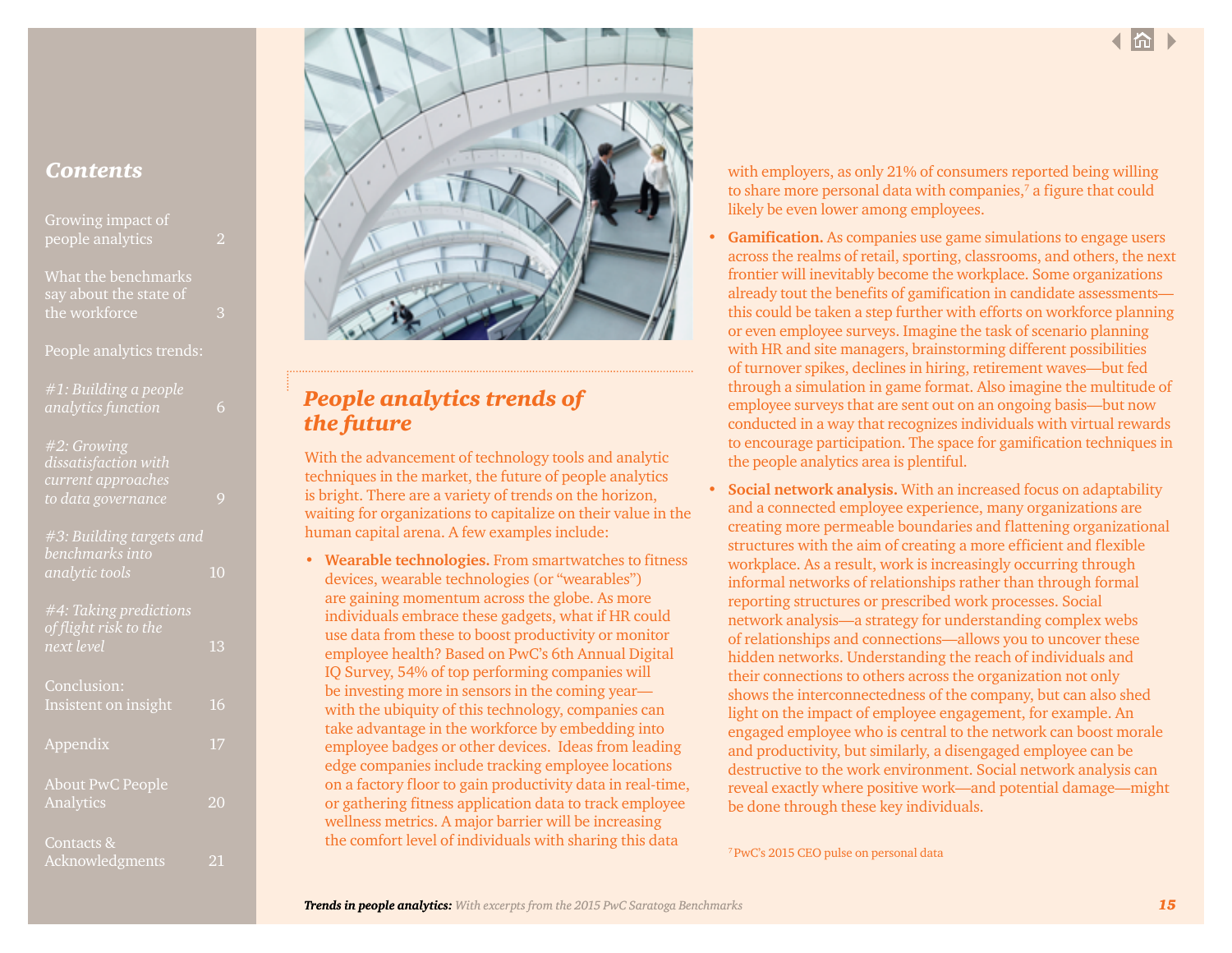<span id="page-15-0"></span>

| Growing impact of<br>people analytics                          | $\overline{\mathcal{L}}$ |  |
|----------------------------------------------------------------|--------------------------|--|
| What the benchmarks<br>say about the state of<br>the workforce | 3                        |  |
| People analytics trends:                                       |                          |  |
| #1: Building a people<br>analytics function                    | 6                        |  |
| #2: Growing<br>dissatisfaction with<br>current approaches      |                          |  |
| to data governance                                             | 9                        |  |
| #3: Building targets and<br>benchmarks into<br>analytic tools  | 10                       |  |
| #4: Taking predictions<br>of flight risk to the<br>next level  | 13                       |  |
| Conclusion:<br>Insistent on insight                            | 16                       |  |
| Appendix                                                       | 17                       |  |
| <b>About PwC People</b><br>Analytics                           | 20                       |  |
| Contacts &<br>Acknowledgments                                  | 21                       |  |

# *Conclusion: Insistent on insight*

As executives set the talent strategy for the future, people analytics are poised to inform those decisions in a major way—if HR is up to the challenge. Building out a people analytics function requires strategic thought to the long-term roadmap for data, technology, programs, and operating model—as well as the change management required for full adoption.

Keeping up with the trends in people analytics is critical for organizations to become more advanced, whether that's building or refining a data governance approach, building comparison data into analytic tools, or taking action from predictive data. These are just a few of the leading edge practices out there—with more emerging each day, people analytics will advance rapidly over the coming years.

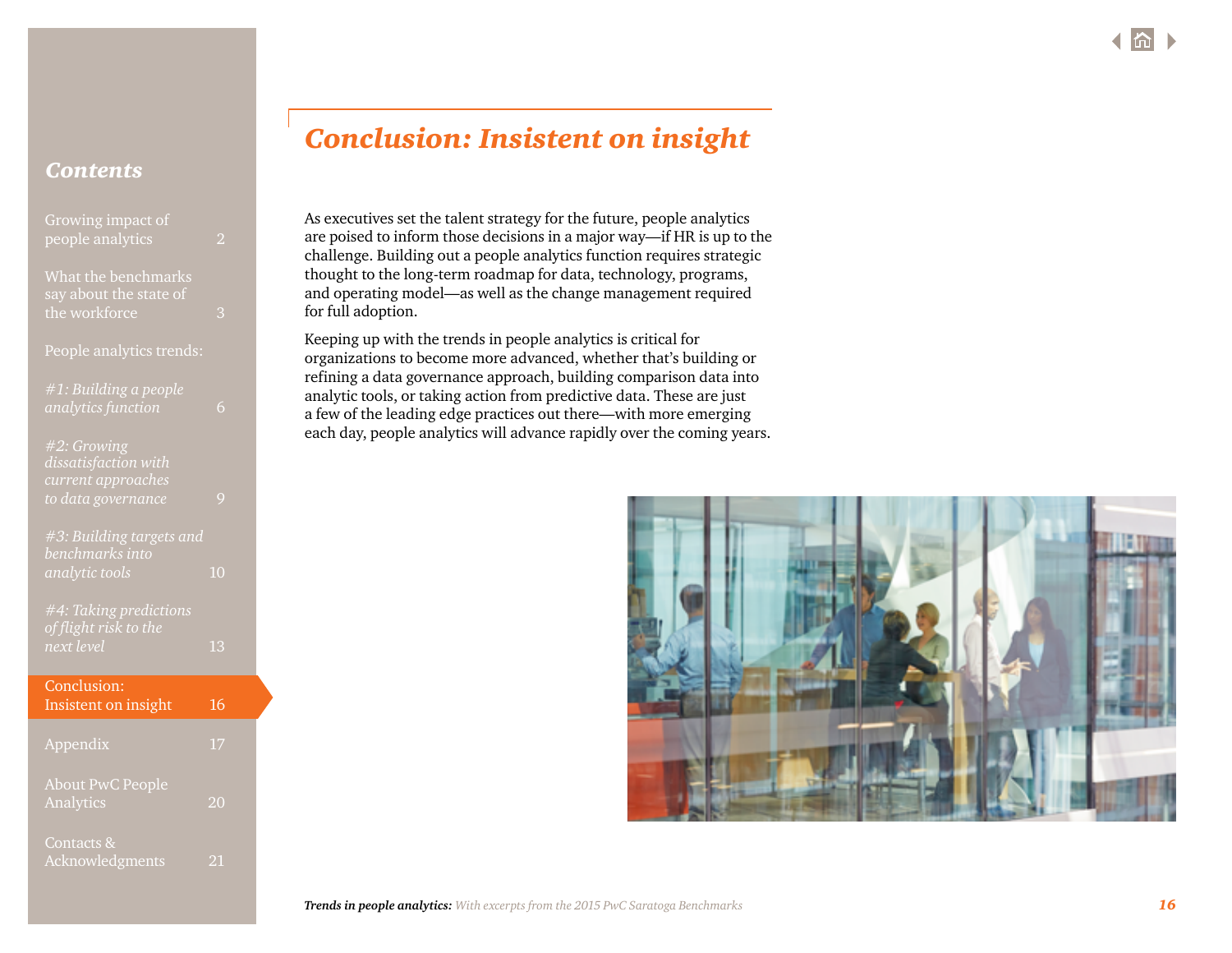<span id="page-16-0"></span>

| Growing impact of                                         |                |  |
|-----------------------------------------------------------|----------------|--|
| people analytics                                          | 2              |  |
| What the benchmarks<br>say about the state of             |                |  |
| the workforce                                             | 3              |  |
| People analytics trends:                                  |                |  |
| #1: Building a people                                     |                |  |
| analytics function                                        | 6              |  |
| #2: Growing<br>dissatisfaction with                       |                |  |
| current approaches                                        |                |  |
| to data governance                                        | 9              |  |
| $\overline{\#3:}$ Building targets and<br>benchmarks into |                |  |
| analytic tools                                            | 1 <sub>0</sub> |  |
| #4: Taking predictions                                    |                |  |
| of flight risk to <u>the</u>                              |                |  |
| next level                                                | 13             |  |
| Conclusion:                                               |                |  |
| Insistent on insight                                      | 16             |  |
| Appendix                                                  | 17             |  |
| <b>About PwC People</b>                                   |                |  |
| Analytics                                                 | 20             |  |

[Contacts &](#page-20-0) 

# *Appendix: Additional data charts*

Results from PwC Saratoga's 2015 Human Capital Effectiveness benchmarks represent US 2014 calendar year data from 435 participating organizations covering a range of industries, company sizes, and revenue:

| Aerospace & Defense            | 3%  |
|--------------------------------|-----|
| <b>Asset Management</b>        | 4%  |
| Association                    | 1%  |
| <b>Banking</b>                 | 3%  |
| Chemicals                      | 2%  |
| Communication / Media          | 2%  |
| Construction                   | 5%  |
| <b>Consumer Packaged Goods</b> | 2%  |
| Education                      | 1%  |
| Engineering / Manufacturing    |     |
| <b>Federal Contractor</b>      | 6%  |
| <b>Health Insurance</b>        | 4%  |
| <b>Hospitals</b>               |     |
| Non-Health Insurance           | 4%  |
| Pharmaceutical                 | 3%  |
| <b>Professional Services</b>   | 10% |
| <b>Public Sector</b>           | 5%  |
| <b>Retail and Leisure</b>      | 3%  |
| Technology                     | 8%  |
| <b>Utilities</b>               | 5%  |

### **Represented industries: Represented company size:**



# **Represented revenue size:**

*17%*

*14%*

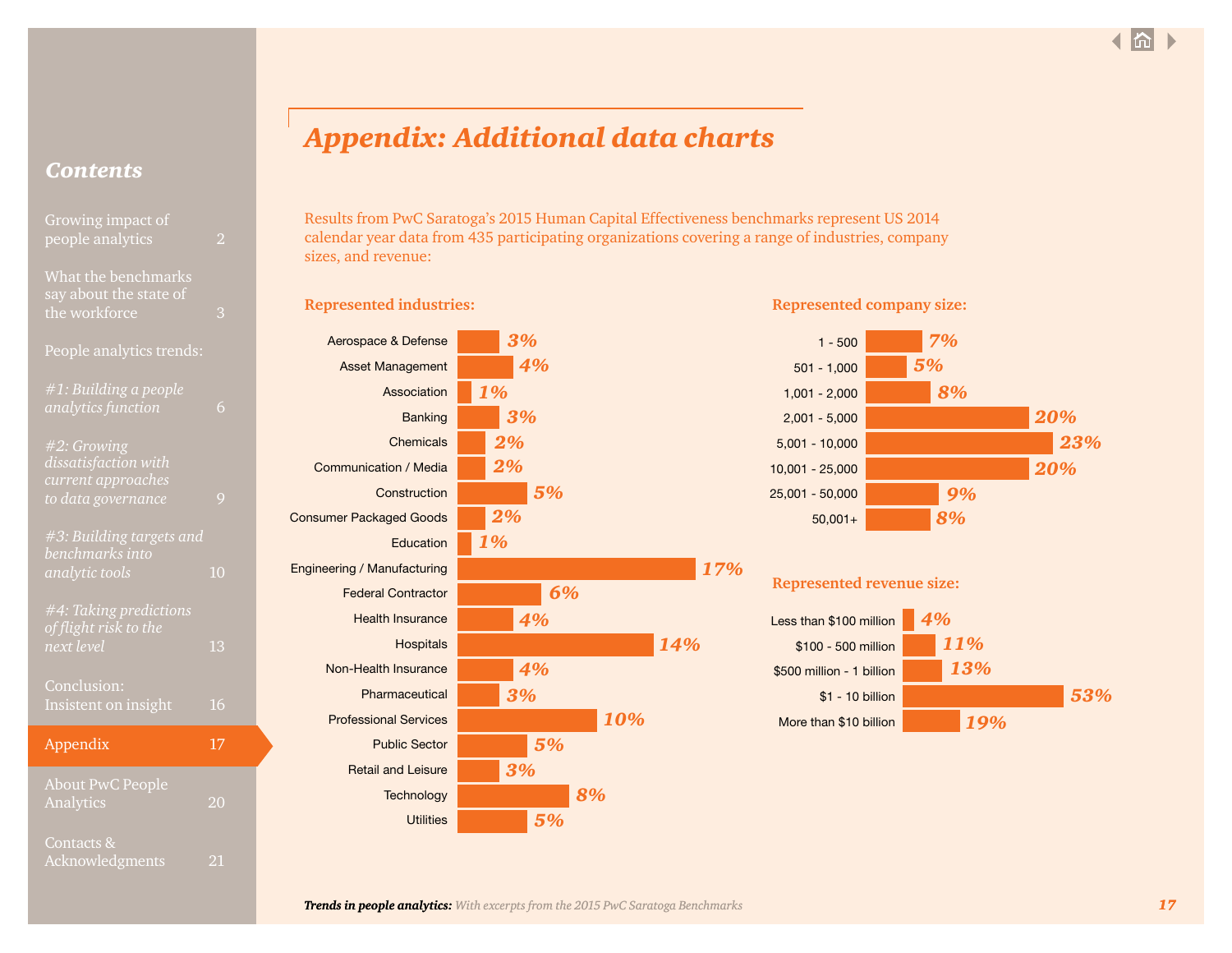| Growing impact of                |  |
|----------------------------------|--|
| people analytics<br>2            |  |
|                                  |  |
| What the benchmarks              |  |
| say about the state of           |  |
| the workforce<br>3               |  |
|                                  |  |
| People analytics trends:         |  |
| #1: Building a people            |  |
| analytics function<br>6          |  |
|                                  |  |
| #2: Growing                      |  |
| dissatisfaction with             |  |
| current approaches               |  |
| to data governance<br>9          |  |
|                                  |  |
| #3: Building targets and         |  |
| benchmarks into                  |  |
| 1 <sub>0</sub><br>analytic tools |  |
| <b>#4: Taking predictions</b>    |  |
| of flight risk to the            |  |
| next level<br>13                 |  |
|                                  |  |

| Conclusion:<br>Insistent on insight  | 16 |
|--------------------------------------|----|
| Appendix                             | 17 |
| <b>About PwC People</b><br>Analytics | 20 |
| Contacts &                           |    |

# *Contents* **Full results of people analytics market trends, based on PwC Saratoga member responses:**

*Does your organization have a dedicated people analytics function?*







*Which other HR functions [also] produce reporting/analytics?*

*Is creating/maturing your people analytics function a strategic priority for the next 1-3 years?*





Yes *86%*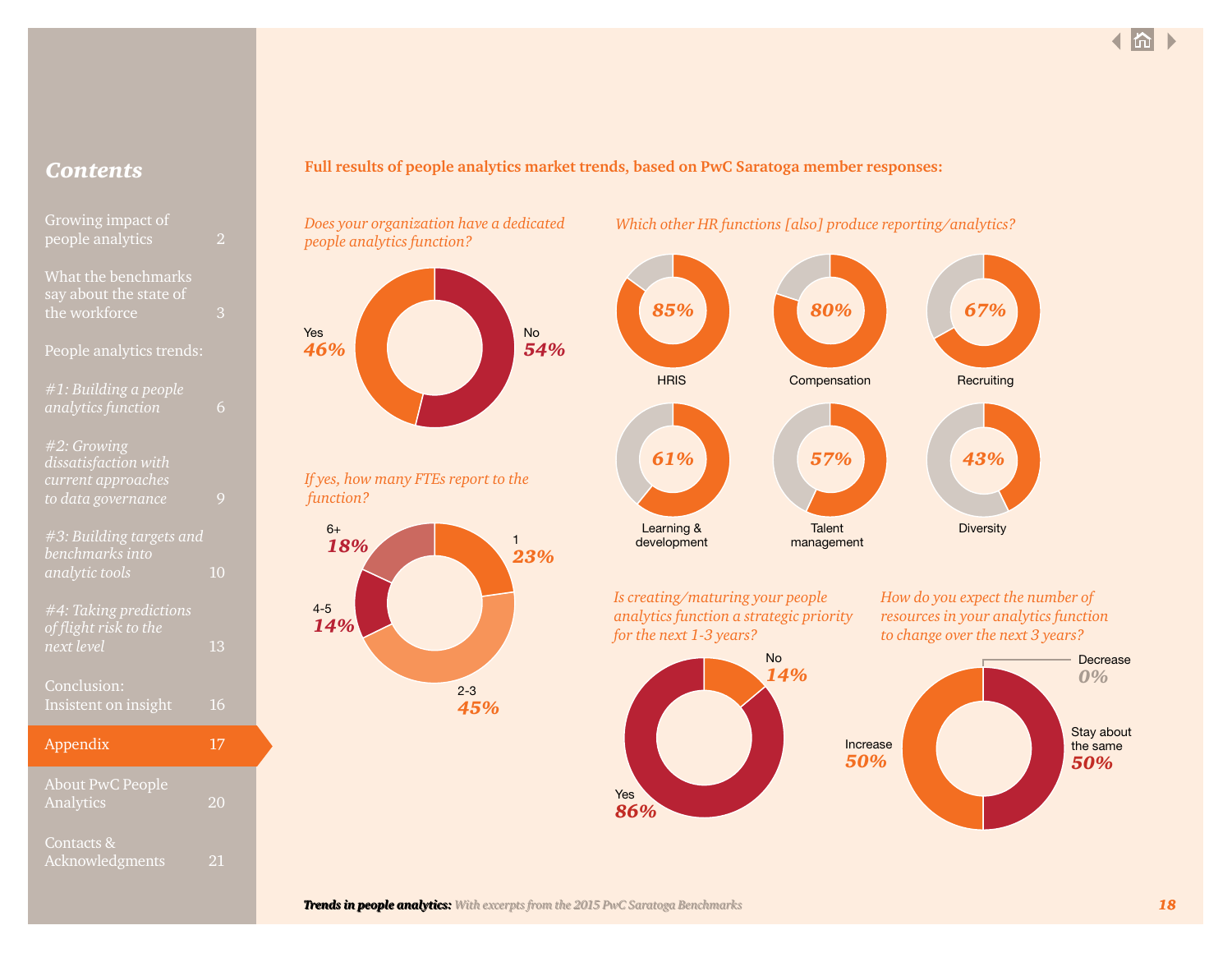# [What the benchmarks](#page-2-0)  [say about the state of](#page-2-0)  [the workforce](#page-2-0) 3 People analytics trends: *[#1: Building a people](#page-5-0)  [analytics function](#page-5-0)* 6 *[#2: Growing](#page-8-0)  [dissatisfaction with](#page-8-0)  [current approaches](#page-8-0)  [to data governance](#page-8-0)* 9 *[#3: Building targets and](#page-9-0)  [benchmarks into](#page-9-0)  [analytic tools](#page-9-0)* 10 *[#4: Taking predictions](#page-12-0)  [of flight risk to the](#page-12-0)  [next level](#page-12-0)* 13 [Conclusion:](#page-15-0) [Insistent on insight](#page-15-0) 16 [Appendix](#page-16-0) 17

# *Contents What are the top 3 barriers to successfully producing people reports/analytics at your organization?*



| Appendix                             | 17 |
|--------------------------------------|----|
| <b>About PwC People</b><br>Analytics | 20 |
| Contacts &<br>Acknowledgments        |    |

# **Somewhat** satisfied *49%* Neither satisfied or dissatisfied *13%* Yes *74%*

# *What percentage of your business partners have the right level of*

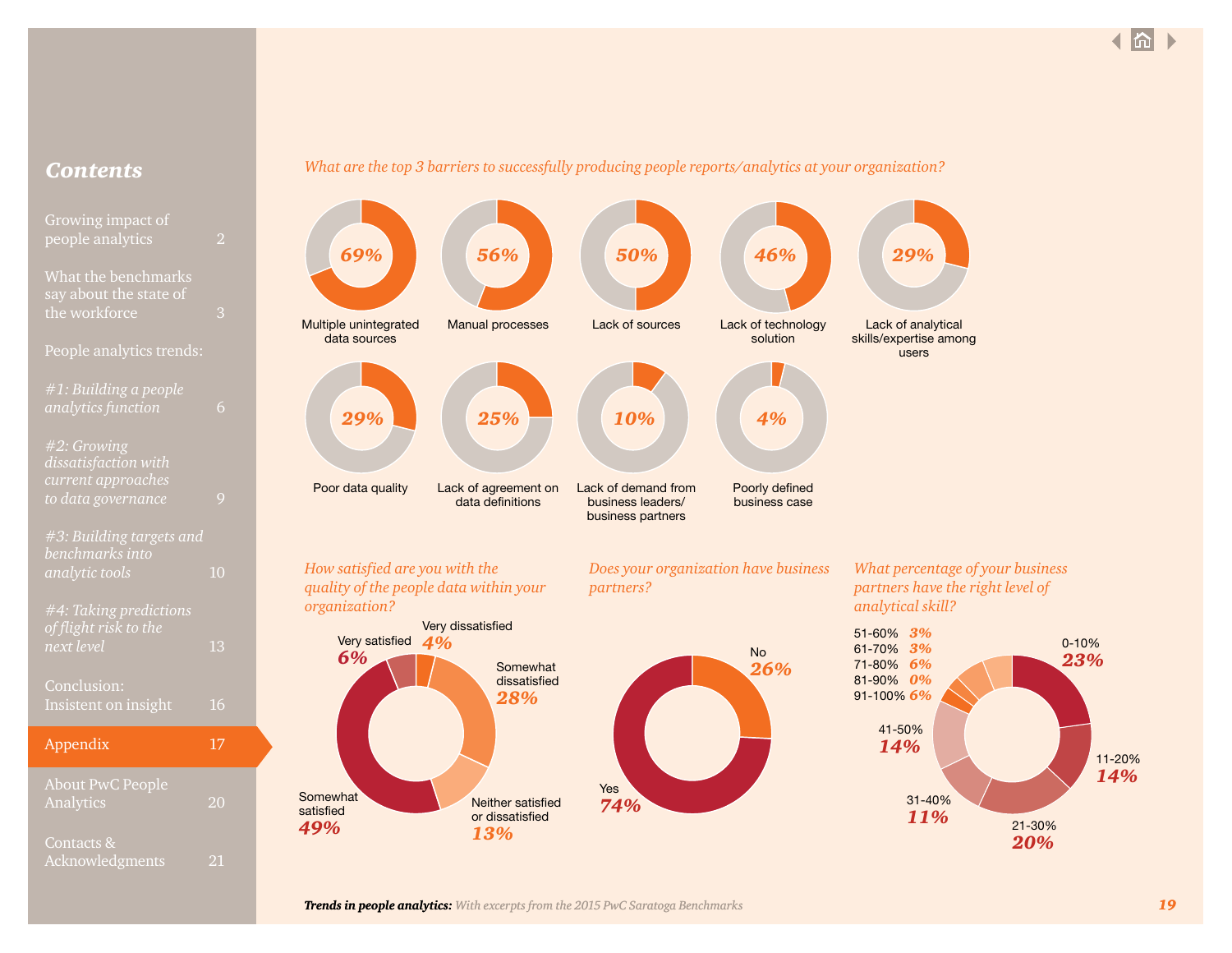<span id="page-19-0"></span>

| Growing impact of<br>people analytics                                           | $\overline{2}$ |
|---------------------------------------------------------------------------------|----------------|
| What the benchmarks<br>say about the state of<br>the workforce                  | 3              |
| People analytics trends:                                                        |                |
| #1: Building a people<br>analytics function                                     | 6              |
| #2: Growing<br>dissatisfaction with<br>current approaches<br>to data governance | 9              |
| #3: Building targets and<br>benchmarks into<br>analytic tools                   | 1 <sub>0</sub> |
| #4: Taking predictions<br>of flight risk to the<br>next level                   | 13             |
| Conclusion:<br>Insistent on insight                                             | 16             |
| Appendix                                                                        | 17             |
| <b>About PwC People</b><br>Analytics                                            | 20             |
|                                                                                 |                |

[Contacts &](#page-20-0) 

[Acknowledgments](#page-20-0) 21

# *About PwC People Analytics*

# **Don't just collect data. Generate insight.**

There's a quiet revolution taking place in human resources and talent development departments around the world. Faced with a growing need for meaningful insights into the workforce, companies are beginning to recognize the enormous, untapped potential in what they already know, and what they could know, about their own workforce. It's called "people analytics," and it's changing the way companies think about everything from attracting and developing talent to employee engagement and retaining talent.

PwC is a global leader in people analytics because we go beyond simple data reporting and surveying. We are a full-service people analytics provider, with a thorough understanding of the specific workforce issues faced by companies in your industry. We offer a broad range of services, from Saratoga benchmarking to advanced analytics to comprehensive workforce surveying. PwC can also work with you to build a people analytics capability that allows you to do more with your data including Big-Data for HR. We help you to take the guesswork out of your most important workforce decisions, supporting your efforts to improve operational and financial results.

# **PwC, your full-service people analytics provider.**

At PwC, we are passionate about our mission: to help our clients use their workforce data to get better insights, and to use these insights to drive better talent, financial, and operational results.

# **About PwC US**

PwC US helps organizations and individuals create the value they're looking for. We're a member of the PwC network of firms, which has firms in 157 countries with more than 195,000 people. We're committed to delivering quality in assurance, tax, and advisory services. Find out more and tell us what matters to you by visiting us at www.pwc.com/US.